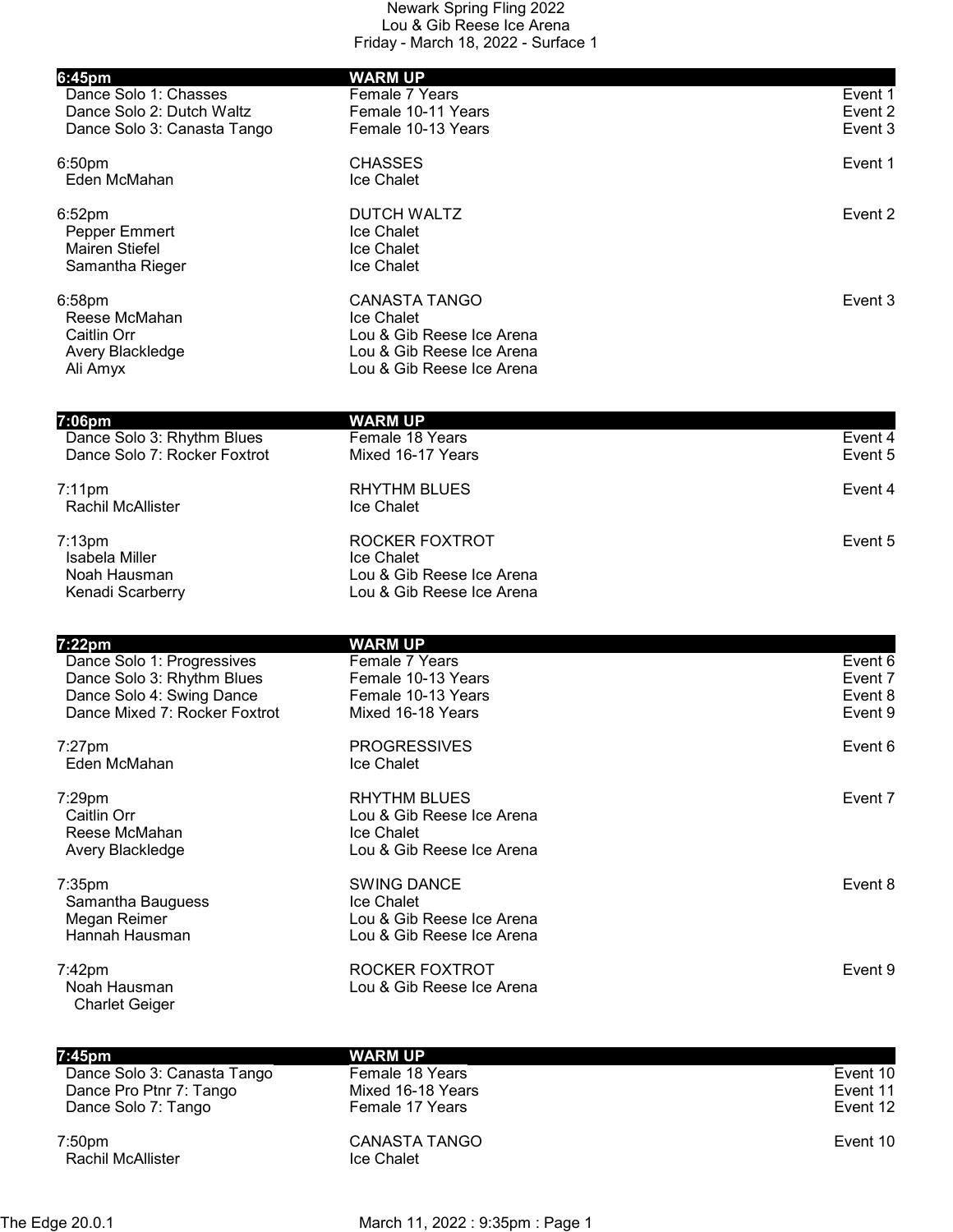|                                                                                              | Newark Spring Fling 2022<br>Lou & Gib Reese Ice Arena<br>Friday - March 18, 2022 - Surface 1          |                                  |
|----------------------------------------------------------------------------------------------|-------------------------------------------------------------------------------------------------------|----------------------------------|
| 7:52 <sub>pm</sub><br>Noah Hausman<br>Abbey Bagent                                           | <b>TANGO</b><br>Lou & Gib Reese Ice Arena                                                             | Event 11                         |
| $7:55$ pm<br>Kenadi Scarberry                                                                | <b>TANGO</b><br>Lou & Gib Reese Ice Arena                                                             | Event 12                         |
|                                                                                              |                                                                                                       |                                  |
| 7:58pm<br>Dance Pro Ptnr 7: Rocker Foxtrot<br>Dance Solo 4: Cha Cha<br>Dance Solo 4: Cha Cha | <b>WARM UP</b><br>Mixed 16-18 Years<br>Female 12-13 Years<br>Female 15 Years                          | Event 13<br>Event 14<br>Event 15 |
| 8:03pm<br>Noah Hausman<br>Abbey Bagent                                                       | ROCKER FOXTROT<br>Lou & Gib Reese Ice Arena                                                           | Event 13                         |
| 8:06pm<br>Megan Reimer<br>Caitlin Orr<br>Avery Blackledge                                    | <b>CHA CHA</b><br>Lou & Gib Reese Ice Arena<br>Lou & Gib Reese Ice Arena<br>Lou & Gib Reese Ice Arena | Event 14                         |
| 8:14pm<br><b>Kate Early</b>                                                                  | <b>CHA CHA</b><br>Ice Chalet                                                                          | Event 15                         |
|                                                                                              |                                                                                                       |                                  |
| 8:16pm<br>Dance Solo 4: Fiesta Tango<br>Dance Solo 5: Willow Waltz                           | <b>WARM UP</b><br>Female 13 Years<br>Female 14 Years                                                  | Event 16<br>Event 17             |
| 8:21pm<br>Megan Reimer                                                                       | <b>FIESTA TANGO</b><br>Lou & Gib Reese Ice Arena                                                      | Event 16                         |
| 8:24pm<br>Lillyanna Jacklet                                                                  | <b>WILLOW WALTZ</b><br>Ice Chalet                                                                     | Event 17                         |
|                                                                                              |                                                                                                       |                                  |
| 8:26pm<br>Open Solo FD Gold<br>Open Solo FD Platinum<br>Silver Samba Platinum                | <b>WARM UP</b><br>Female 17-18 Years<br>Female 18 Years<br>Female 18 Years                            | Event 18<br>Event 19<br>Event 20 |
| 8:31pm<br>Kenadi Scarberry<br><b>Charlet Geiger</b>                                          | OPEN SOLO FD GOLD<br>Lou & Gib Reese Ice Arena<br>Lou & Gib Reese Ice Arena                           | Event 18                         |
| 8:36pm<br>Kaitlyn Nash                                                                       | OPEN SOLO FD PLATINUM<br>Lou & Gib Reese Ice Arena                                                    | Event 19                         |
| 8:39pm<br>Abbey Bagent                                                                       | SILVER SAMBA PLATINUM<br>Lou & Gib Reese Ice Arena                                                    | Event 20                         |
|                                                                                              |                                                                                                       |                                  |

8:40pm END OF DAYS EVENTS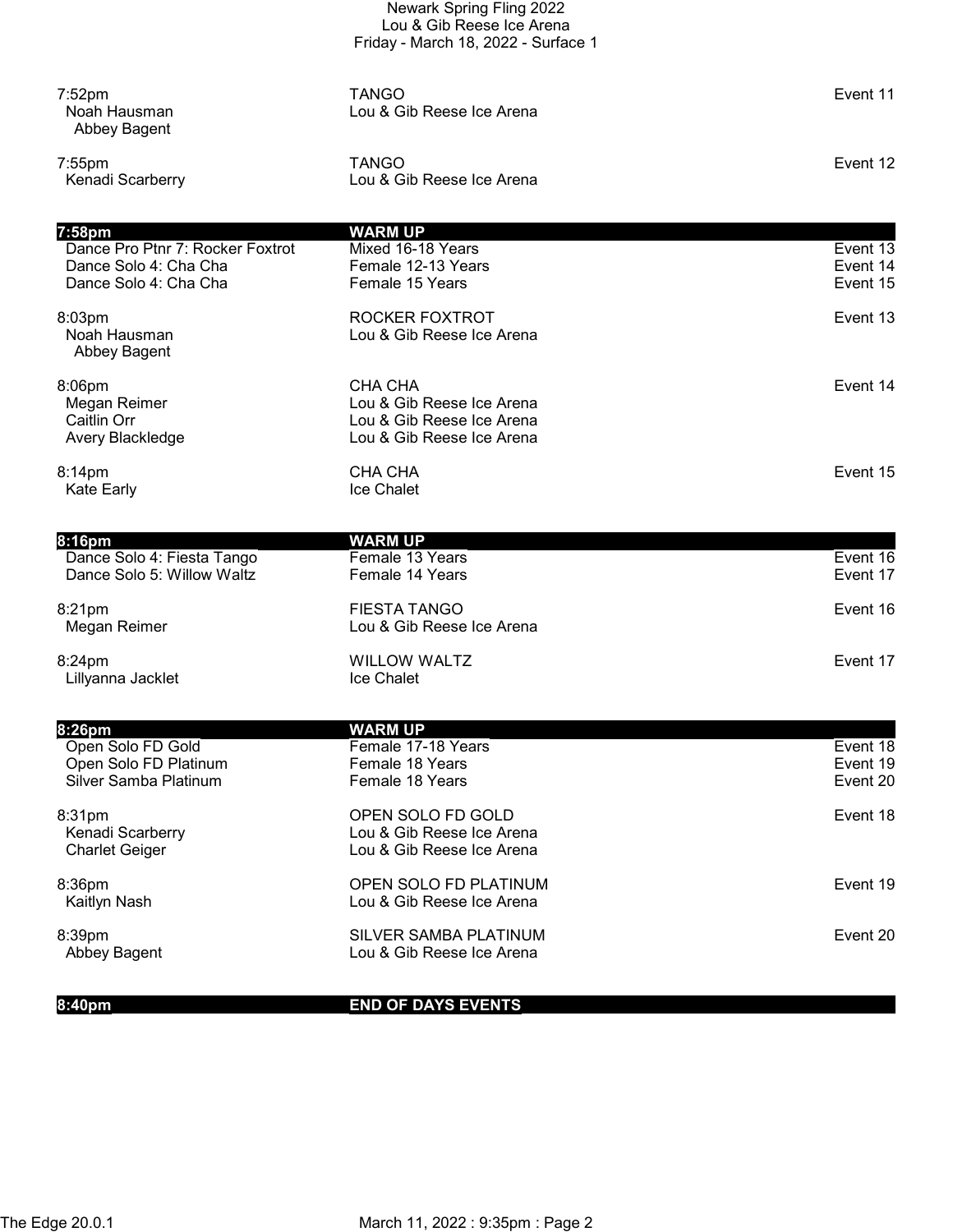| 8:00am                                    | <b>WARM UP</b>                                          |           |
|-------------------------------------------|---------------------------------------------------------|-----------|
| Solo Comp. Beta                           | Female 7 Years                                          | Event 21A |
| Solo Comp. Gamma                          | Female 5 Years                                          | Event 21B |
| Solo Comp. Gamma                          | Female 15 Years                                         | Event 22A |
| Solo Comp. Delta                          | Mixed 7-8 Years                                         | Event 22B |
| 8:03am                                    | SOLO COMP. BETA: ARENA RIGHT                            | Event 21A |
| Alina Orlovskyy                           | Ice Chalet                                              |           |
| 8:03am                                    | SOLO COMP. GAMMA: ARENA LEFT                            | Event 21B |
| <b>Barbara Nicks</b>                      | Ice Chalet                                              |           |
| 8:04am                                    | SOLO COMP. GAMMA: ARENA RIGHT                           | Event 22A |
| Sarah Goldsberry                          | <b>Ice Chalet</b>                                       |           |
|                                           |                                                         |           |
| 8:04am<br>Eden McMahan                    | SOLO COMP. DELTA: ARENA LEFT<br>Ice Chalet              | Event 22B |
| <b>Colton Jarrett</b>                     | Ice Chalet                                              |           |
|                                           |                                                         |           |
| 8:07am                                    | <b>WARM UP</b>                                          |           |
| Solo Comp. FS1                            | Female 9-10 Years                                       | Event 23A |
| Solo Comp. FS1                            | Mixed 11-12 Years                                       | Event 23B |
| 8:10am                                    | SOLO COMP. FS1: ARENA RIGHT                             | Event 23A |
| Callie Boucher                            | Lou & Gib Reese Ice Arena                               |           |
| <b>Allison Reynolds</b>                   | Ice Chalet                                              |           |
| Reese McMahan                             | Ice Chalet                                              |           |
| <b>Emily Reimer</b>                       | Lou & Gib Reese Ice Arena<br>Ice Chalet                 |           |
| Kyleigh Pinkston<br><b>Mairen Stiefel</b> | Ice Chalet                                              |           |
|                                           |                                                         |           |
| 8:10am<br><b>Chandler Potts</b>           | SOLO COMP. FS1: ARENA LEFT<br>Lou & Gib Reese Ice Arena | Event 23B |
| Isabelle Swindeman                        | Ice Chalet                                              |           |
| Analeigh Roy                              | Lou & Gib Reese Ice Arena                               |           |
| Shan Chohan                               | Ice Chalet                                              |           |
|                                           |                                                         |           |
| 8:19am<br>Solo Comp. FS2                  | <b>WARM UP</b><br>Mixed 8-9 Years                       | Event 24A |
| Solo Comp. FS2                            | Female 18 Years-Adult                                   | Event 24B |
| Solo Comp. FS3                            | Female 11 Years                                         | Event 25A |
| Solo Comp. FS3                            | Female 13-16 Years                                      | Event 25B |
| 8:22am                                    | SOLO COMP. FS2 : ARENA RIGHT                            | Event 24A |
| Isaac Hausman                             | Lou & Gib Reese Ice Arena                               |           |
| <b>Melody Martin</b>                      | Lou & Gib Reese Ice Arena                               |           |
| 8:22am                                    | SOLO COMP. FS2: ARENA LEFT                              | Event 24B |
| <b>Rachil McAllister</b>                  | Ice Chalet                                              |           |
| <b>Stacey Gilbert</b>                     | <b>Chiller Easton</b>                                   |           |
| 8:25am                                    | SOLO COMP. FS3: ARENA RIGHT                             | Event 25A |
| <b>Ady Martin</b>                         | Lou & Gib Reese Ice Arena                               |           |
| Karina Liskooka                           | <b>Skating Club of Greater Youngstown</b>               |           |
| 8:25am                                    | SOLO COMP. FS3: ARENA LEFT                              | Event 25B |
| Ella Edds                                 | Lou & Gib Reese Ice Arena                               |           |
| Reagan Murphy                             | Ice Chalet                                              |           |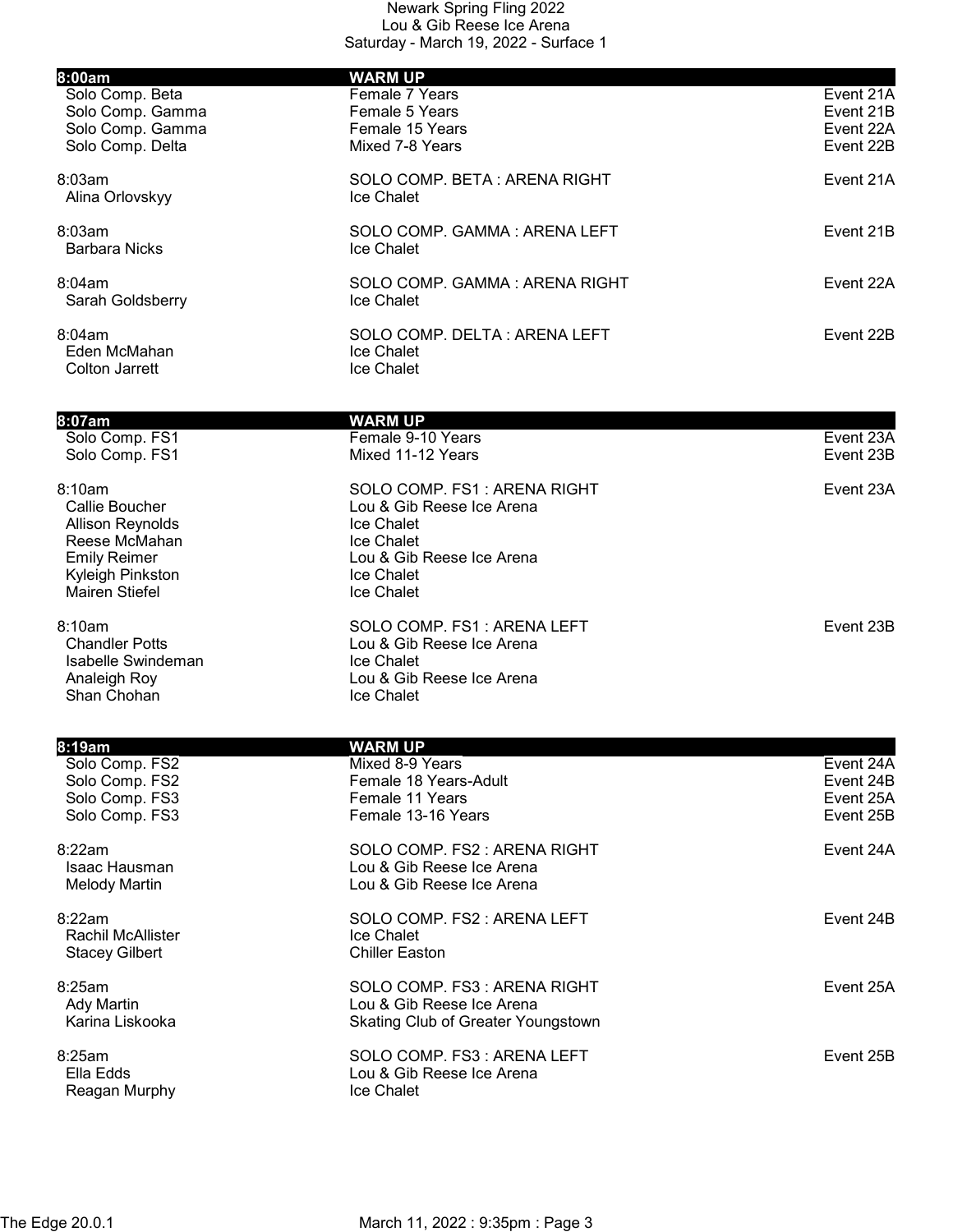| 8:28am                                                                                  | <b>WARM UP</b>                                                                                                                   |                                  |
|-----------------------------------------------------------------------------------------|----------------------------------------------------------------------------------------------------------------------------------|----------------------------------|
| Solo Comp. FS4<br>Solo Comp. FS4                                                        | Mixed 11-12 Years<br>Female 13-16 Years                                                                                          | Event 26A<br>Event 26B           |
| 8:31am<br>Madeleine Darby<br>Evan Goddard<br>Ella Schall<br>Caitlin Orr                 | SOLO COMP. FS4 : ARENA RIGHT<br>Ice Chalet<br>Southgate<br>Lou & Gib Reese Ice Arena<br>Lou & Gib Reese Ice Arena                | Event 26A                        |
| 8:31am<br>Avery Blackledge<br>Evelyn Hawkey<br>Katelyn Koklich<br>Hannah Hausman        | SOLO COMP. FS4 : ARENA LEFT<br>Lou & Gib Reese Ice Arena<br>Ice Chalet<br>Lou & Gib Reese Ice Arena<br>Lou & Gib Reese Ice Arena | Event 26B                        |
| 8:37am                                                                                  | <b>WARM UP</b>                                                                                                                   |                                  |
| Solo Comp. FS5<br>Solo Comp. FS6                                                        | Female 14-16 Years<br>Female 15-16 Years                                                                                         | Event 27<br>Event 28             |
| 8:40am<br>Joanna Bailey<br><b>Brianna Hales</b><br><b>Adelynn Hales</b><br>Grace Graham | SOLO COMP. FS5<br>Lou & Gib Reese Ice Arena<br>Southgate<br>Southgate<br>Ice Chalet                                              | Event 27                         |
| 8:46am<br>Lena Hales<br>Aevry Coffman                                                   | SOLO COMP. FS6<br>Southgate<br>Southgate                                                                                         | Event 28                         |
| 8:50am                                                                                  | <b>WARM UP</b>                                                                                                                   |                                  |
| Pairs 1<br>Pairs 1<br><b>Family Spotlight</b>                                           | Mixed 8-9 Years<br>Female 14-18 Years<br>Family                                                                                  | Event 29<br>Event 30<br>Event 31 |
| 8:55am<br><b>Isaac Hausman</b><br><b>Melody Martin</b>                                  | PAIRS <sub>1</sub><br>Lou & Gib Reese Ice Arena                                                                                  | Event 29                         |
| 8:58am<br><b>Emily Higgins</b><br>Austin Johnson                                        | PAIRS 1<br>Lou & Gib Reese Ice Arena                                                                                             | Event 30                         |
| 9:00am<br><b>Stacey Gilbert</b><br>Kathryn Gilbert                                      | <b>FAMILY SPOTLIGHT</b><br><b>Chiller Easton</b>                                                                                 | Event 31                         |

Isabella Birman Southgate Sophia Hornisch

| 9:05am      | <b>WARM UP</b>   |          |
|-------------|------------------|----------|
| Tot 4       | Female 4 Years   | Event 32 |
| Alpha       | Male 7 Years     | Event 33 |
| Alpha       | Female 15 Years  | Event 34 |
| <b>Beta</b> | Female 7-9 Years | Event 35 |
| Gamma       | Female 5-7 Years | Event 36 |
| Gamma       | Female 15 Years  | Event 37 |
| Delta       | Female 7 Years   | Event 38 |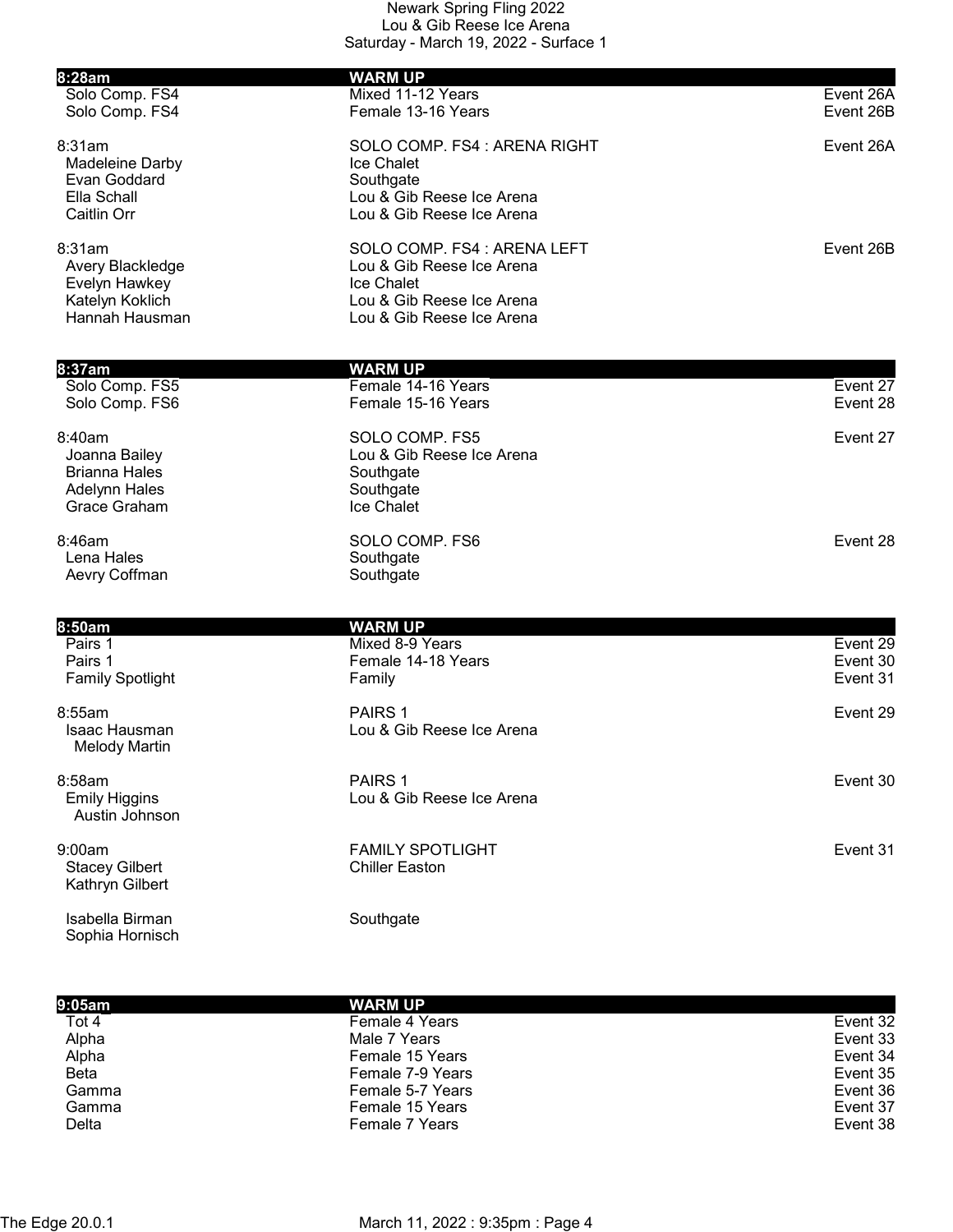| 9:10am<br><b>Elizabeth Ayele</b>                                                                              | TOT <sub>4</sub><br><b>Chiller Easton</b>                                                                                     | Event 32             |
|---------------------------------------------------------------------------------------------------------------|-------------------------------------------------------------------------------------------------------------------------------|----------------------|
| 9:12am<br><b>William Bauguess</b>                                                                             | <b>ALPHA</b><br>Ice Chalet                                                                                                    | Event 33             |
| 9:14am<br>Ayla Roe                                                                                            | <b>ALPHA</b><br>Lou & Gib Reese Ice Arena                                                                                     | Event 34             |
| 9:16am<br>Alina Orlovskyy<br>Evelyn Swindeman                                                                 | <b>BETA</b><br>Ice Chalet<br>Ice Chalet                                                                                       | Event 35             |
| 9:20am<br><b>Barbara Nicks</b><br><b>Whitley Bauguess</b>                                                     | <b>GAMMA</b><br>Ice Chalet<br>Ice Chalet                                                                                      | Event 36             |
| 9:24am<br>Sarah Goldsberry                                                                                    | <b>GAMMA</b><br>Ice Chalet                                                                                                    | Event 37             |
| 9:26am<br>Eden McMahan                                                                                        | <b>DELTA</b><br>Ice Chalet                                                                                                    | Event 38             |
|                                                                                                               |                                                                                                                               |                      |
| 9:28am                                                                                                        | <b>WARM UP</b>                                                                                                                |                      |
| Freestyle 1<br>Freestyle 1                                                                                    | Female 9-10 Years<br>Female 11 Years                                                                                          | Event 39<br>Event 40 |
| 9:33am<br><b>Emily Reimer</b><br>Callie Boucher<br><b>Mairen Stiefel</b><br>Reese McMahan<br>Kyleigh Pinkston | <b>FREESTYLE 1</b><br>Lou & Gib Reese Ice Arena<br>Lou & Gib Reese Ice Arena<br>Ice Chalet<br>Ice Chalet<br><b>Ice Chalet</b> | Event 39             |
| 9:46am<br>Isabelle Swindeman<br><b>Chandler Potts</b>                                                         | <b>FREESTYLE 1</b><br>Ice Chalet<br>Lou & Gib Reese Ice Arena                                                                 | Event 40             |
| 9:51am                                                                                                        | <b>WARM UP</b>                                                                                                                |                      |
| Freestyle 2                                                                                                   | Male 8 Years                                                                                                                  | Event 41             |
| Freestyle 2                                                                                                   | Female 9 Years                                                                                                                | Event 42             |
| Freestyle 2<br>Freestyle 3                                                                                    | Female 18 Years                                                                                                               | Event 43             |
|                                                                                                               | Female 9 Years                                                                                                                | Event 44             |

9:56am FREESTYLE 2 Event 41

9:58am FREESTYLE 2 Event 42 Melody Martin **Melody Martin** Lou & Gib Reese Ice Arena

10:01am FREESTYLE 2 Event 43 Rachil McAllister

10:03am FREESTYLE 3 Event 44 Lily Mitchell<br>
Hannah Rieger<br>
Hannah Rieger<br>
Ice Chalet Hannah Rieger

Freestyle 3 Female 11-13 Years Event 45

Lou & Gib Reese Ice Arena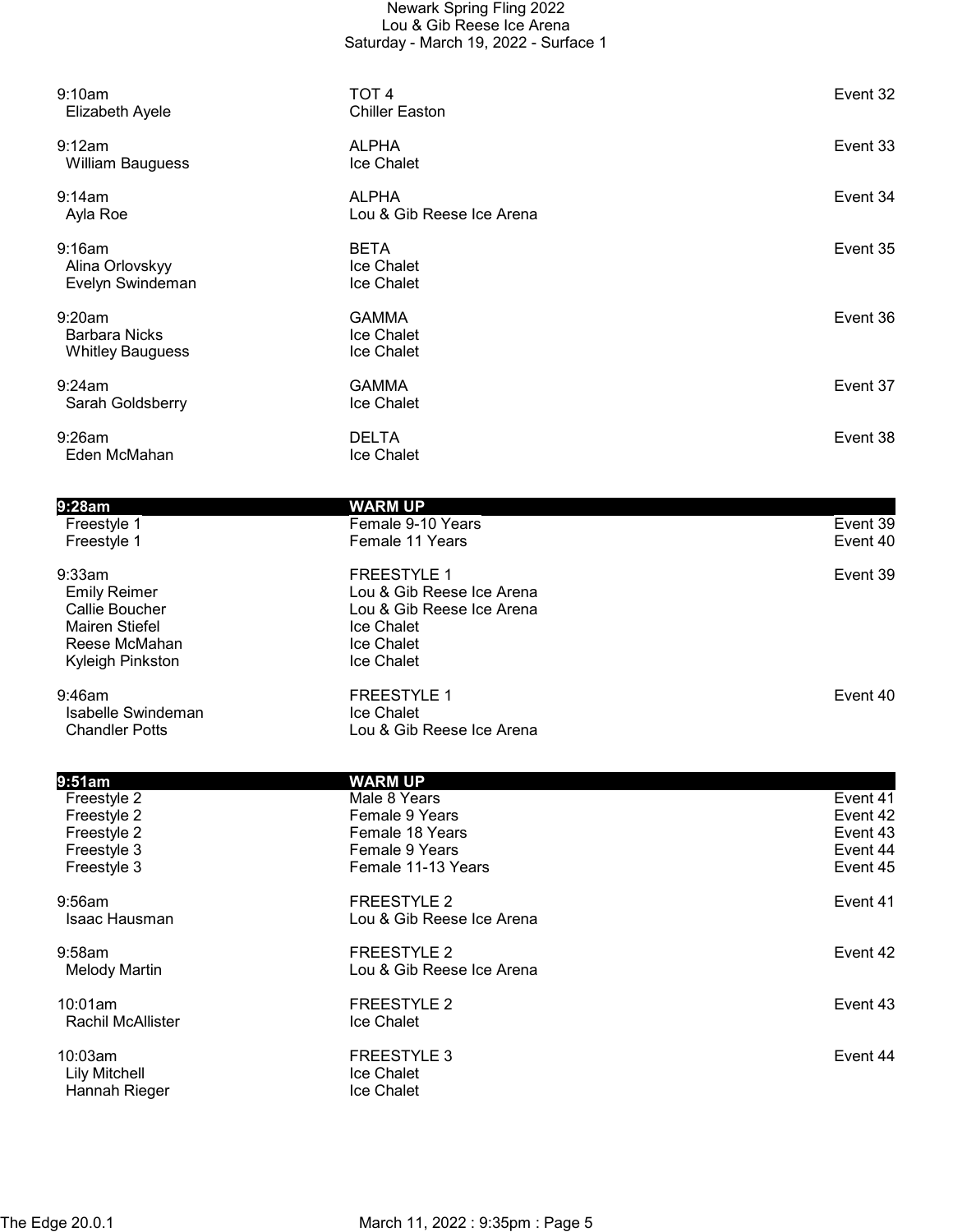Samantha Rieger **Internal Samantha Rieger** Internal Revolution and Trustal Revolution Art and Trustal Revolution Ava Burleson

10:08am FREESTYLE 3 Event 45 Karina Liskooka **Skating Club of Greater Youngstown** Ella Edds **Lou & Gib Reese Ice Arena**<br>Ava Burleson **Lou & Chalet** Chalet

Female 17-18 Years

Lou & Gib Reese Ice Arena

Lou & Gib Reese Ice Arena

Lou & Gib Reese Ice Arena

**Female 13 Years Event 48** 

# 10:18am RESURFACE 10:33am WARM UP Freestyle 5 Female 14 Years Event 46

| LIGGSING O  |  |
|-------------|--|
| Freestyle 5 |  |

10:38am FREESTYLE 5 Event 46 Emily Higgins **Emily Higgins**<br>
Joanna Bailey **All Accord Lou & Gib Reese Ice Arena** 

10:44am FREESTYLE 5 Event 47 Macy LaCourse **Southgate** Southgate

**10:50am** WARM UP<br>
Freestyle 4 **Example 13** 

10:55am FREESTYLE 4 Event 48 Ali Amyx Lou & Gib Reese Ice Arena Megan Reimer **Lou & Gib Reese Ice Arena** Avery Blackledge **Lou & Gib Reese Ice Arena**<br>Hannah Hausman **Lou & Gib Reese Ice Arena** Alex Gowans Lou & Gib Reese Ice Arena

# **11:10am** WARM UP<br>Freestyle 4 **Marshall** Female 10-**Female 10-12 Years Event 49**

Freestyle 4 **Female 16 Years Exercise 16 Years** Event 50

11:15am FREESTYLE 4 Event 49 Ella Schall Lou & Gib Reese Ice Arena Samantha Bauguess Ice Chalet Madeleine Darby Caitlin Orr Caitlin Orr Caitlin Orr Caitlin Orr Caitlin Orr Caitlin Orr Caitlin Orr Caitlin Orr Caitlin Orr Ca Hadley Parish Southgate

11:30am FREESTYLE 4 Event 50 Evelyn Hawkey **Ice Chalet** 

## 11:33am WARM UP Open Pairs Bronze **Exercise State Accord Mixed 16-18 Years Accord Contract Contract Contract Contract Contract Contract Contract Contract Contract Contract Contract Contract Contract Contract Contract Contract Contract Con** Pairs 6 **Mixed 16-20 Years Event 52** Mixed 16-20 Years **Event 52**  Artistic Bronze Female Adult Event 53 Open FS Bronze **Frankling Community** Female Adult **Community Community Community Community Frankling Community Community Frankling Community Frankling Community Frankling Community Community Community Community Community C** 11:38am OPEN PAIRS BRONZE Event 51 Noah Hausman Lou & Gib Reese Ice Arena Charlet Geiger Austin Johnson Lou & Gib Reese Ice Arena Abbey Bagent 11:44am PAIRS 6 Event 52 Isabela Miller **Internal Community** Ice Chalet Jeshua Jacklet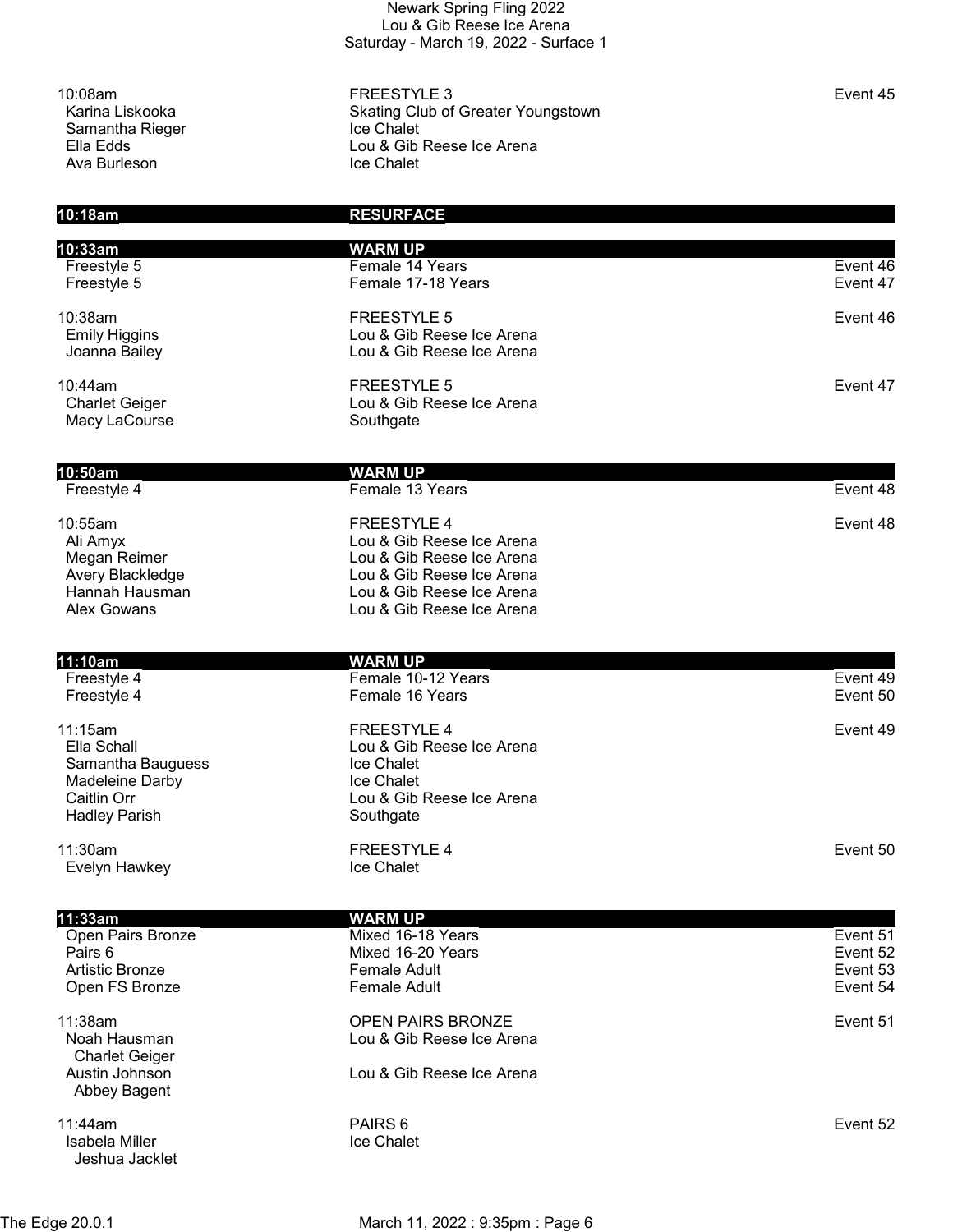Stacey Gilbert<br>Jill Frey

11:48am ARTISTIC BRONZE Event 53 Lou & Gib Reese Ice Arena

11:51am OPEN FS BRONZE Event 54 Chiller Easton

| Female 7-9 Years          | Event 55                                                        |
|---------------------------|-----------------------------------------------------------------|
| Female 15 Years           | Event 56                                                        |
| Female 7-9 Years          | Event 57                                                        |
| Female 15 Years           | Event 58                                                        |
| Mixed 7-8 Years           | Event 59                                                        |
| <b>STROKING ALPHA</b>     | Event 55                                                        |
| Lou & Gib Reese Ice Arena |                                                                 |
| Lou & Gib Reese Ice Arena |                                                                 |
| Lou & Gib Reese Ice Arena |                                                                 |
| <b>STROKING ALPHA</b>     | Event 56                                                        |
| Lou & Gib Reese Ice Arena |                                                                 |
| <b>STROKING BETA</b>      | Event 57                                                        |
| Lou & Gib Reese Ice Arena |                                                                 |
| Ice Chalet                |                                                                 |
| Ice Chalet                |                                                                 |
|                           | Event 58                                                        |
| Ice Chalet                |                                                                 |
|                           | Event 59                                                        |
| Ice Chalet                |                                                                 |
| Ice Chalet                |                                                                 |
| Ice Chalet                |                                                                 |
|                           | <b>WARM UP</b><br><b>STROKING GAMMA</b><br>STROKING GAMMA-DELTA |

# 12:22pm RESURFACE

| 12:37pm                        | <b>WARM UP</b>                     |          |
|--------------------------------|------------------------------------|----------|
| Lt. Ent. Spot. Tot 2           | Female 6 Years                     | Event 60 |
| Lt. Ent. Spot. Alpha           | Female 7 Years                     | Event 61 |
| Char. Spot. Alpha              | Mixed 7-9 Years                    | Event 62 |
| Drama Spot. Alpha              | Female 9 Years                     | Event 63 |
| Lt. Ent. Spot. Beta-Gamma      | Female 5-7 Years                   | Event 64 |
| Char. Spot. Gamma              | Female 10 Years                    | Event 65 |
| Char. Spot. Delta              | Male 8 Years                       | Event 66 |
| 12:42pm<br><b>Riley Emmert</b> | LT. ENT. SPOT. TOT 2<br>Ice Chalet | Event 60 |
| 12:44pm                        | LT. ENT. SPOT. ALPHA               | Event 61 |
| Sophia Hornisch                | Southgate                          |          |
| Cameron Sohovich               | Lou & Gib Reese Ice Arena          |          |
| 12:48pm                        | CHAR. SPOT. ALPHA                  | Event 62 |
| Iylah Kruise                   | Lou & Gib Reese Ice Arena          |          |
| William Bauguess               | Ice Chalet                         |          |
|                                |                                    |          |
| 12:52pm                        | DRAMA SPOT. ALPHA                  | Event 63 |
| <b>Madeline Turpin</b>         | Lou & Gib Reese Ice Arena          |          |
|                                |                                    |          |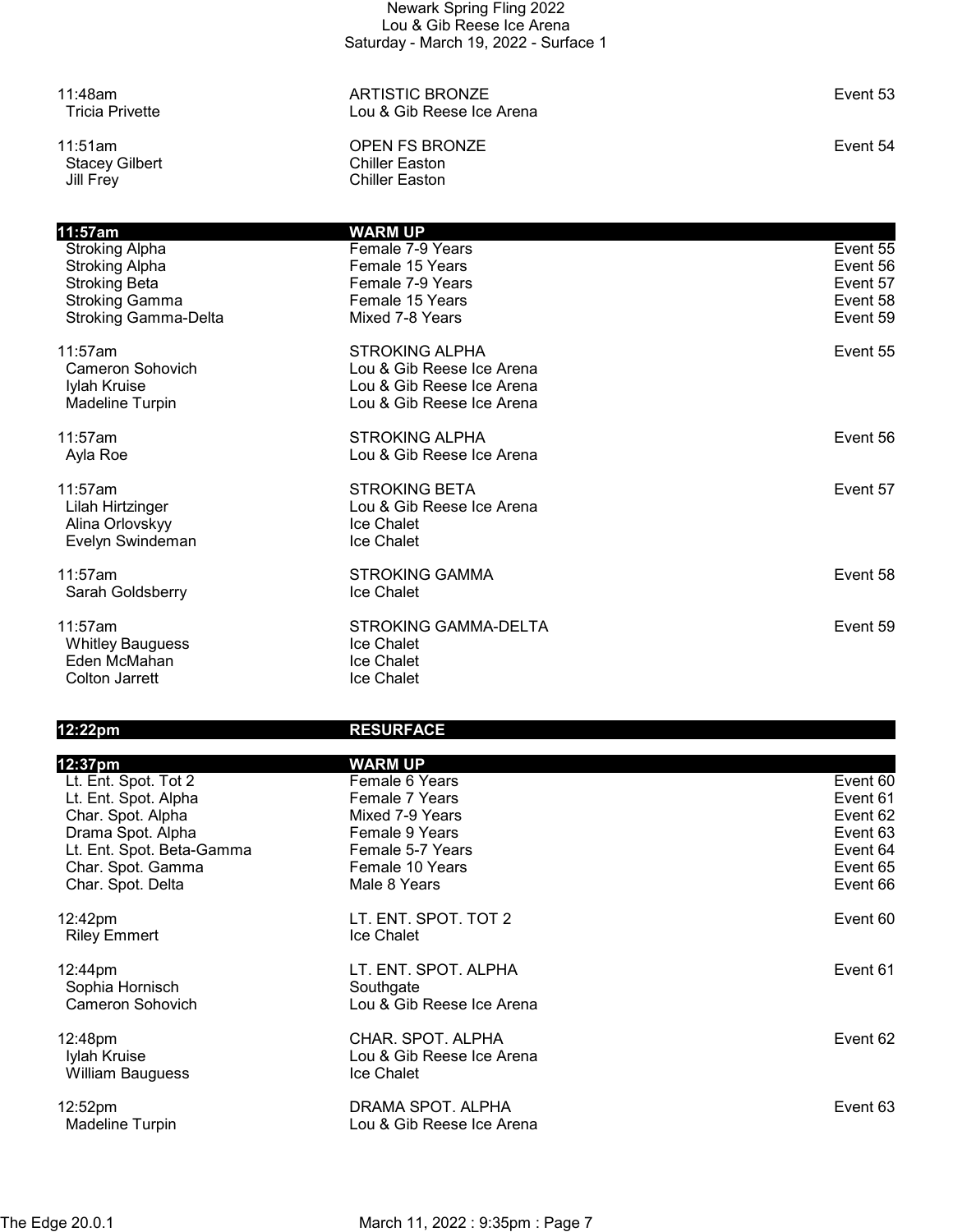|                                                     | Newark Spring Fling 2022<br>Lou & Gib Reese Ice Arena<br>Saturday - March 19, 2022 - Surface 1 |          |
|-----------------------------------------------------|------------------------------------------------------------------------------------------------|----------|
| 12:54pm<br>Alina Orlovskyy<br><b>Barbara Nicks</b>  | LT. ENT. SPOT. BETA-GAMMA<br>Ice Chalet<br>Ice Chalet                                          | Event 64 |
| 12:58pm<br><b>Emily Adams</b>                       | CHAR. SPOT. GAMMA<br>Lou & Gib Reese Ice Arena                                                 | Event 65 |
| 1:00 <sub>pm</sub><br><b>Colton Jarrett</b>         | CHAR. SPOT. DELTA<br>Ice Chalet                                                                | Event 66 |
| $1:02$ pm<br>Jump & Spin Gold                       | <b>WARM UP</b><br>Mixed 15-20 Years                                                            | Event 67 |
|                                                     |                                                                                                |          |
| $1:05$ pm<br>Aevry Coffman<br><b>Natalie Slowik</b> | <b>JUMP &amp; SPIN GOLD</b><br>Southgate                                                       | Event 67 |
| Noah Hausman<br>Abbey Bagent                        | Lou & Gib Reese Ice Arena                                                                      |          |
| Jaedyn Sobota<br><b>Bonnie Dudley</b>               | Ice Chalet                                                                                     |          |
| Jeshua Jacklet<br><b>Shannon Davis</b>              | Ice Chalet                                                                                     |          |
| Lena Hales<br>Chloe Scott                           | Southgate                                                                                      |          |

| $1:17$ pm                              | <b>WARM UP</b>                             |               |
|----------------------------------------|--------------------------------------------|---------------|
| Jump & Spin Silver                     | Mixed 10-12 Years                          | Event 68A     |
| Jump & Spin Silver                     | Female 13-16 Years                         | Event 68B     |
| 1:20 <sub>pm</sub>                     | <b>JUMP &amp; SPIN SILVER: ARENA RIGHT</b> | Event 68A     |
| Nora Winters<br>Caitlin Orr            | Lou & Gib Reese Ice Arena                  |               |
| Samantha Bauguess<br>Samantha Rieger   | Ice Chalet                                 |               |
| Preslie Armos<br>Evan Goddard          | Southgate                                  |               |
| Ady Martin                             | Lou & Gib Reese Ice Arena                  |               |
| Ella Schall                            |                                            |               |
| 1:20 <sub>pm</sub>                     | JUMP & SPIN SILVER : ARENA LEFT            | Event 68B     |
| Hannah Hausman<br><b>Emily Higgins</b> | Lou & Gib Reese Ice Arena                  |               |
| Kate Early                             | Ice Chalet                                 |               |
| Hannah Benson<br>Avery Blackledge      | Lou & Gib Reese Ice Arena                  |               |
| Joanna Bailey                          |                                            |               |
| 1:30pm                                 | WARM UP                                    |               |
| $l$ umn $l$ Cnin $l$ que               | Mivod E Q Voore                            | $E1$ ont $E0$ |

| Jump & Spin Low    |  |
|--------------------|--|
| Jump & Spin Bronze |  |
|                    |  |
| $1:33$ pm          |  |

Barbara Nicks Alina Orlovskyy Eden McMahan **International Communist Communist Communist Communist Communist Communist Communist Communist Communist Communist Communist Communist Communist Communist Communist Communist Communist Communist Communist Comm**  Whitley Bauguess William Bauguess **In the Chalet** Ice Chalet Colton Jarrett

Mixed 5-8 Years Event 69A<br>Mixed 8 Years-Adult Event 69B Mixed 8 Years-Adult

JUMP & SPIN LOW : ARENA RIGHT EVEN CONSIDER THE EVENT 69A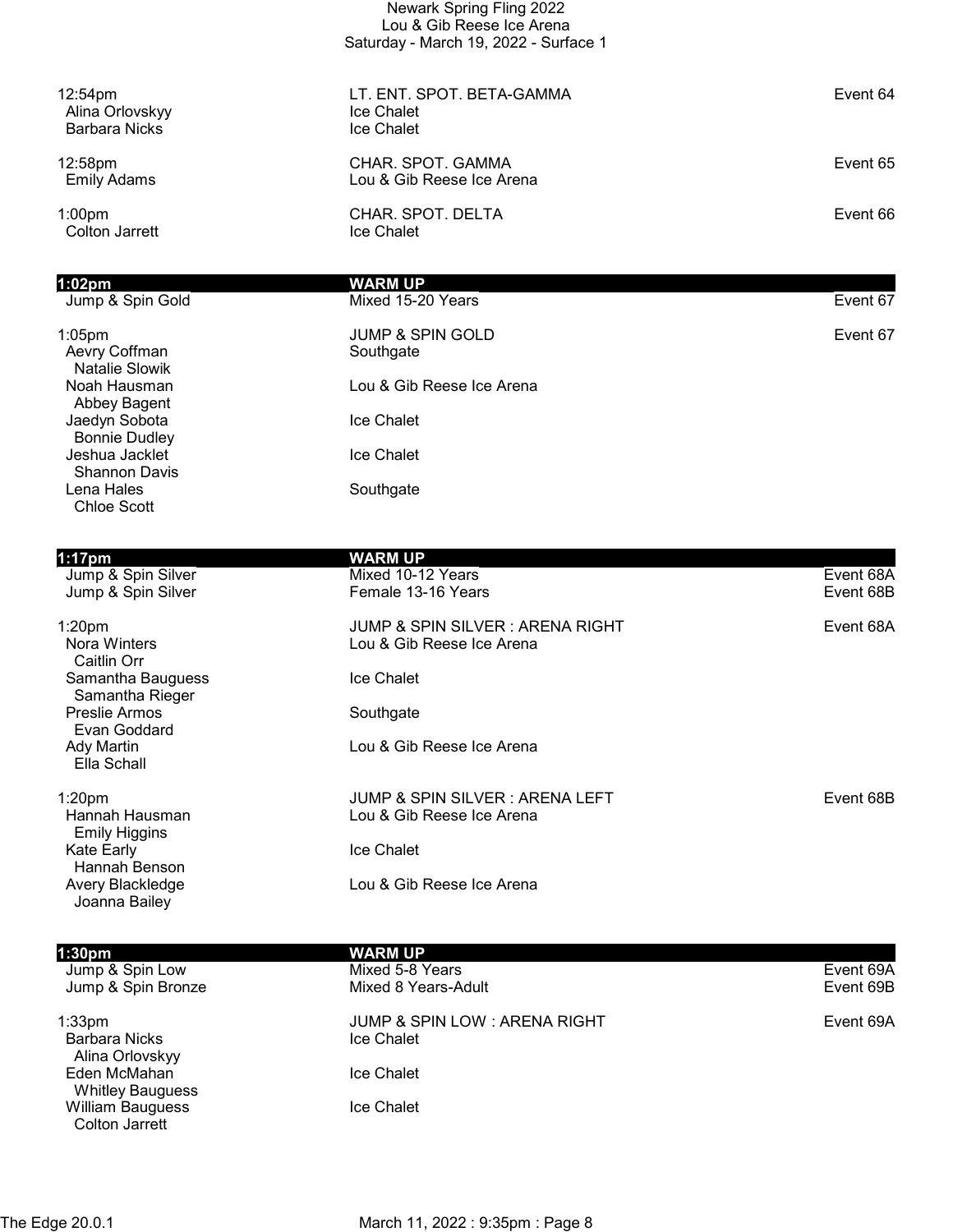| Newark Spring Fling 2022              |
|---------------------------------------|
| Lou & Gib Reese Ice Arena             |
| Saturday - March 19, 2022 - Surface 1 |

| 1:33 <sub>pm</sub><br>Evelyn Swindeman   | JUMP & SPIN BRONZE: ARENA LEFT<br>Ice Chalet | Event 69B |
|------------------------------------------|----------------------------------------------|-----------|
| Isabelle Swindeman                       |                                              |           |
| Kathryn Gilbert<br><b>Stacey Gilbert</b> | <b>Chiller Easton</b>                        |           |
| Hannah Rieger<br><b>Allison Reynolds</b> | Ice Chalet                                   |           |
| Isaac Hausman                            | Lou & Gib Reese Ice Arena                    |           |
| <b>Melody Martin</b>                     |                                              |           |
| Callie Boucher                           | Lou & Gib Reese Ice Arena                    |           |
| <b>Chandler Potts</b>                    |                                              |           |
| 1:43 <sub>pm</sub>                       | WARM UP                                      |           |
| Couples Spot. Lt. Ent. Silver            | Female 13-14 Years                           | Event 70  |
| Couples Spot. Lt. Ent. Gold              | Female 16-18 Years                           | Event 71  |
| 1:48 <sub>pm</sub>                       | COUPLES SPOT. LT. ENT. SILVER                | Event 70  |
| Josie Jarrett<br>Lillyanna Jacklet       | <b>Ice Chalet</b>                            |           |
| Hannah Hausman                           | Lou & Gib Reese Ice Arena                    |           |

1:53pm COUPLES SPOT. LT. ENT. GOLD Event 71 Austin Johnson Lena Hales **Southgate** Southgate Chloe Scott

Emily Higgins

2:31pm<br>Interp. FS4

Samantha Bauguess **In the Chalet** 

2:40pm **INTERP. FS5** Event 75 Grace Graham **Ice Chalet** 

### 1:59pm RESURFACE

Lou & Gib Reese Ice Arena

| 2:14pm                                                                                | WARM UP                                                                                                      |          |
|---------------------------------------------------------------------------------------|--------------------------------------------------------------------------------------------------------------|----------|
| Interp. FS2-3                                                                         | Female 9-11 Years                                                                                            | Event 72 |
| Interp. FS3                                                                           | Female 14-16 Years                                                                                           | Event 73 |
| 2:19pm<br>Samantha Rieger<br><b>Melody Martin</b><br>Hannah Rieger<br>Karina Liskooka | INTERP. FS2-3<br>Ice Chalet<br>Lou & Gib Reese Ice Arena<br>Ice Chalet<br>Skating Club of Greater Youngstown | Event 72 |
| 2:27pm<br>Reagan Murphy<br>Lillyanna Jacklet                                          | <b>INTERP. FS3</b><br>Ice Chalet<br>Ice Chalet                                                               | Event 73 |
| 2:31nm                                                                                | WARM UP                                                                                                      |          |

**Interpretential Female 10-12 Years Event 74** Interp. FS5 Event 75 2:36pm INTERP. FS4 Event 74 Caitlin Orr Caitlin Orr Caitlin Orr Caitlin Orr Caitlin Orr Caitlin Orr Caitlin Orr Caitlin Orr Caitlin Orr Caitlin Orr Caitlin Orr Caitlin Orr Caitlin Orr Caitlin Orr Caitlin Orr Caitlin Orr Caitlin Orr Caitlin Orr Caitli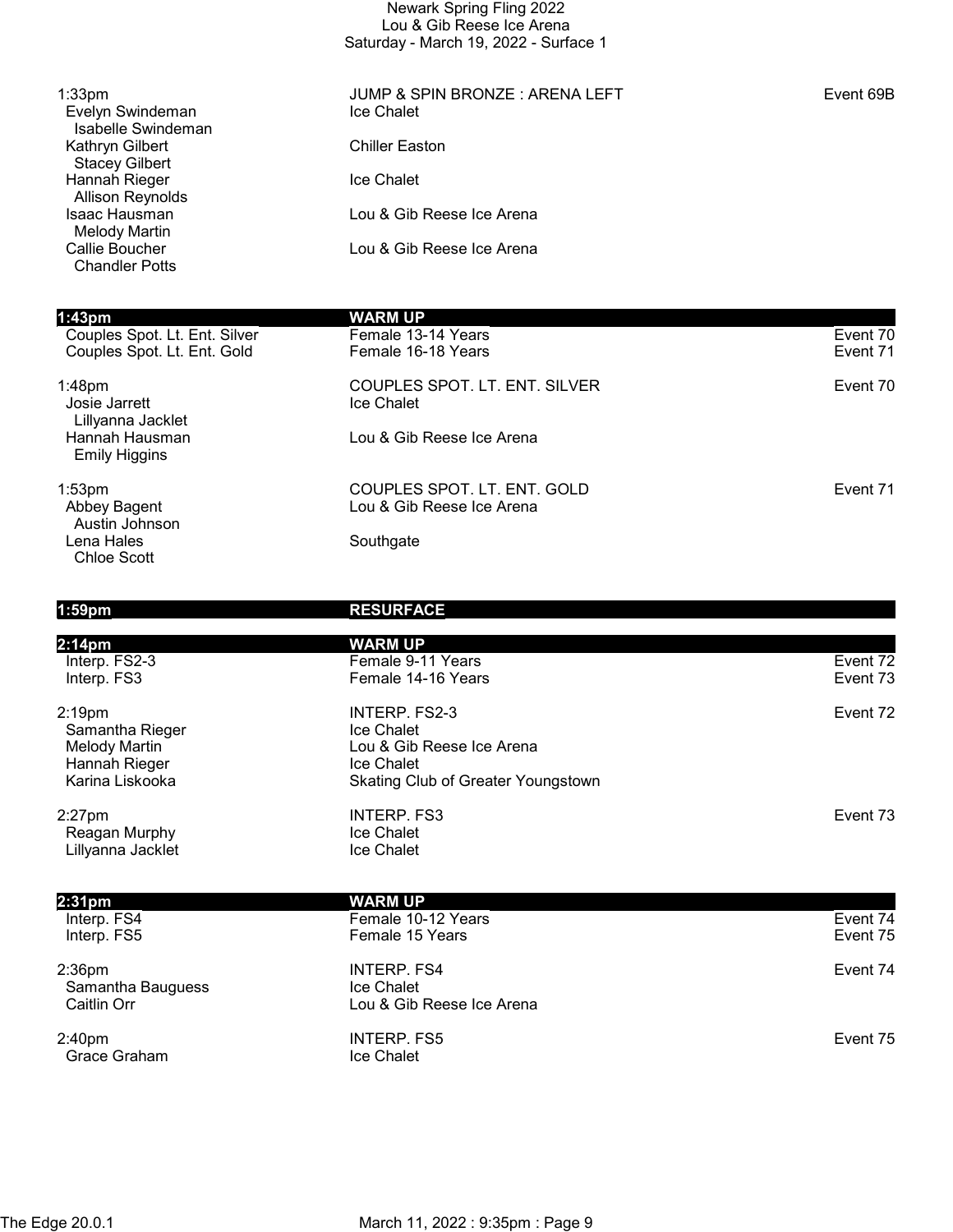| $2:42$ pm                                   | <b>WARM UP</b>                                        |          |
|---------------------------------------------|-------------------------------------------------------|----------|
| Rhythmic Hoop FS4                           | Female 16 Years                                       | Event 76 |
| Rhythmic Ribbon FS5                         | Female 17 Years                                       | Event 77 |
| Rhythmic Ball FS5                           | Female 18 Years                                       | Event 78 |
| Rhythmic Hoop FS6                           | Female 14 Years                                       | Event 79 |
| Rhythmic Ball FS7                           | Female 18 Years                                       | Event 80 |
| Rhythmic Ribbon FS7                         | Male 16 Years                                         | Event 81 |
| 2:47pm                                      | RHYTHMIC HOOP FS4                                     | Event 76 |
| Rosie Christy                               | Lou & Gib Reese Ice Arena                             |          |
| 2:50 <sub>pm</sub>                          | <b>RHYTHMIC RIBBON FS5</b>                            | Event 77 |
| Kylie Armos                                 | Southgate                                             |          |
|                                             |                                                       |          |
| 2:52 <sub>pm</sub><br><b>Charlet Geiger</b> | <b>RHYTHMIC BALL FS5</b><br>Lou & Gib Reese Ice Arena | Event 78 |
|                                             |                                                       |          |
| $2:55$ pm                                   | RHYTHMIC HOOP FS6                                     | Event 79 |
| <b>Riley Marchand</b>                       | Southgate                                             |          |
| 2:58pm                                      | <b>RHYTHMIC BALL FS7</b>                              | Event 80 |
| Austin Johnson                              | Lou & Gib Reese Ice Arena                             |          |
| $3:01$ pm                                   | RHYTHMIC RIBBON FS7                                   | Event 81 |
| Noah Hausman                                | Lou & Gib Reese Ice Arena                             |          |
|                                             |                                                       |          |
| 3:04 <sub>pm</sub>                          | <b>WARM UP</b>                                        |          |
| Rhythmic Ribbon FS3                         | Female 11-14 Years                                    | Event 82 |
| Rhythmic Ribbon FS4                         | Female 10 Years                                       | Event 83 |
| Rhythmic Ribbon FS4                         | Female 13-14 Years                                    | Event 84 |
| $3:09$ pm                                   | <b>RHYTHMIC RIBBON FS3</b>                            | Event 82 |
| Lillyanna Jacklet                           | <b>Ice Chalet</b>                                     |          |
| Ady Martin                                  | Lou & Gib Reese Ice Arena                             |          |
| $3:14$ pm                                   | <b>RHYTHMIC RIBBON FS4</b>                            | Event 83 |
| Nora Winters                                | Lou & Gib Reese Ice Arena                             |          |
| $3:16$ pm                                   | <b>RHYTHMIC RIBBON FS4</b>                            | Event 84 |
| Abigail Partin                              | Southgate                                             |          |
| Avery Blackledge                            | Lou & Gib Reese Ice Arena                             |          |
| Josie Jarrett                               | Ice Chalet                                            |          |
| Hannah Hausman                              | Lou & Gib Reese Ice Arena                             |          |

| <b>WARM UP</b>                                                                           |                           |
|------------------------------------------------------------------------------------------|---------------------------|
| Female 12-13 Years                                                                       | Event 85                  |
| Female 15-18 Years                                                                       | Event 86                  |
| Female 15-16 Years                                                                       | Event 87                  |
| LT. ENT. SPOT. FS4                                                                       | Event 85                  |
| Lou & Gib Reese Ice Arena                                                                |                           |
| LT. ENT. SPOT. FS6-7<br>Southgate<br>Southgate<br>Lou & Gib Reese Ice Arena<br>Southgate | Event 86                  |
|                                                                                          | Lou & Gib Reese Ice Arena |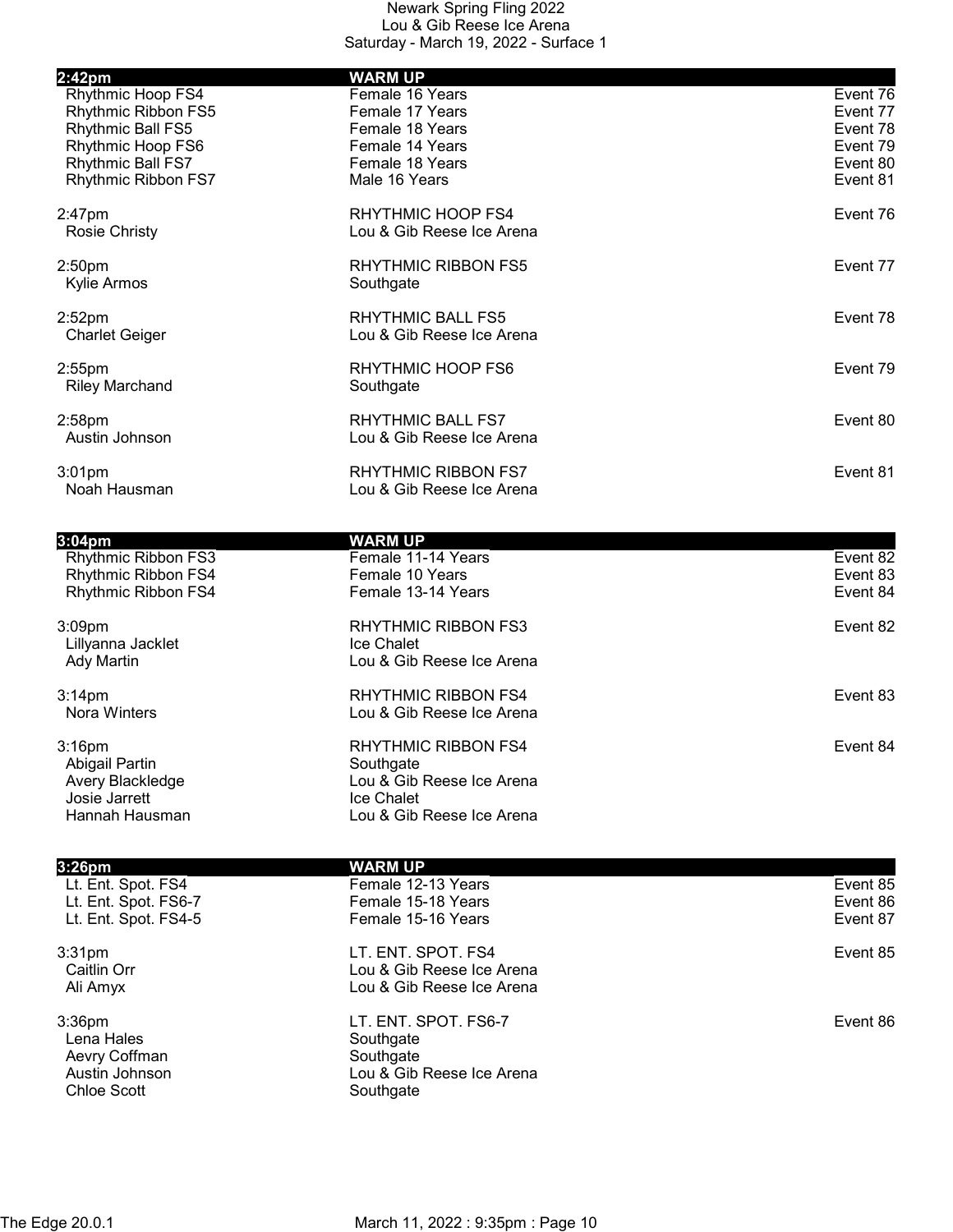| 3:48 <sub>pm</sub><br><b>Kate Early</b><br>Alisa Apostoaei<br><b>Brianna Hales</b> | LT. ENT. SPOT. FS4-5<br>Ice Chalet<br>Ice Chalet<br>Southgate | Event 87 |
|------------------------------------------------------------------------------------|---------------------------------------------------------------|----------|
| 3:56 <sub>pm</sub>                                                                 | <b>WARM UP</b>                                                |          |
| Lt. Ent. Spot. FS1-2                                                               | Mixed 8-10 Years                                              | Event 88 |
| Lt. Ent. Spot. FS4-5                                                               | Female 10-11 Years                                            | Event 89 |
| $4:01$ pm                                                                          | LT. ENT. SPOT. FS1-2                                          | Event 88 |
| Callie Boucher                                                                     | Lou & Gib Reese Ice Arena                                     |          |
| Pepper Emmert                                                                      | Ice Chalet                                                    |          |
| <b>Isaac Hausman</b>                                                               | Lou & Gib Reese Ice Arena                                     |          |
| $4:08$ pm                                                                          | LT. ENT. SPOT. FS4-5                                          | Event 89 |
| <b>Preslie Armos</b>                                                               | Southgate                                                     |          |
| <b>Nora Winters</b>                                                                | Lou & Gib Reese Ice Arena                                     |          |
| <b>Rylan Lent</b>                                                                  | Southgate                                                     |          |
| 4:16pm                                                                             | <b>WARM UP</b>                                                |          |
| Couples Spot. Char. Low                                                            | <b>Mixed 7 Years-Adult</b>                                    | Event 90 |
| Couples Spot. Char. Bronze                                                         | Female 9-10 Years                                             | Event 91 |
| Couples Spot. Char. Silver                                                         | Female 10-14 Years                                            | Event 92 |
| $4:21$ pm                                                                          | COUPLES SPOT. CHAR. LOW                                       | Event 90 |
| Lilah Hirtzinger<br>Iylah Kruise                                                   | Lou & Gib Reese Ice Arena                                     |          |
| <b>Whitley Bauguess</b><br>Jason Rieger                                            | Ice Chalet                                                    |          |

| $4:25$ pm<br>Hannah Rieger<br>Allison Reynolds    | COUPLES SPOT. CHAR. BRONZE<br>Ice Chalet | Event 91 |
|---------------------------------------------------|------------------------------------------|----------|
| $4:27$ pm<br>Samantha Bauguess<br>Samantha Rieger | COUPLES SPOT. CHAR. SILVER<br>Ice Chalet | Event 92 |
| Ella Schall<br>Ady Martin                         | Lou & Gib Reese Ice Arena                |          |
| Joanna Bailey<br>Avery Blackledge                 | Lou & Gib Reese Ice Arena                |          |

# 4:35pm RESURFACE

| 4:50pm<br>Couples Spot. Char. Gold         | <b>WARM UP</b><br>Mixed 16-18 Years   | Event 93 |
|--------------------------------------------|---------------------------------------|----------|
| $4:55$ pm<br>Natalie Slowik<br>Kylie Armos | COUPLES SPOT. CHAR. GOLD<br>Southgate | Event 93 |
| Noah Hausman<br>Austin Johnson             | Lou & Gib Reese Ice Arena             |          |
| Jaedyn Sobota<br><b>Bonnie Dudley</b>      | Ice Chalet                            |          |
| 5:04pm                                     | WARM UP                               |          |

Char. Spot. FS1-3 Mixed 8-9 Years Event 94

Char. Spot. FS1-3 Mixed 11-13 Years Event 95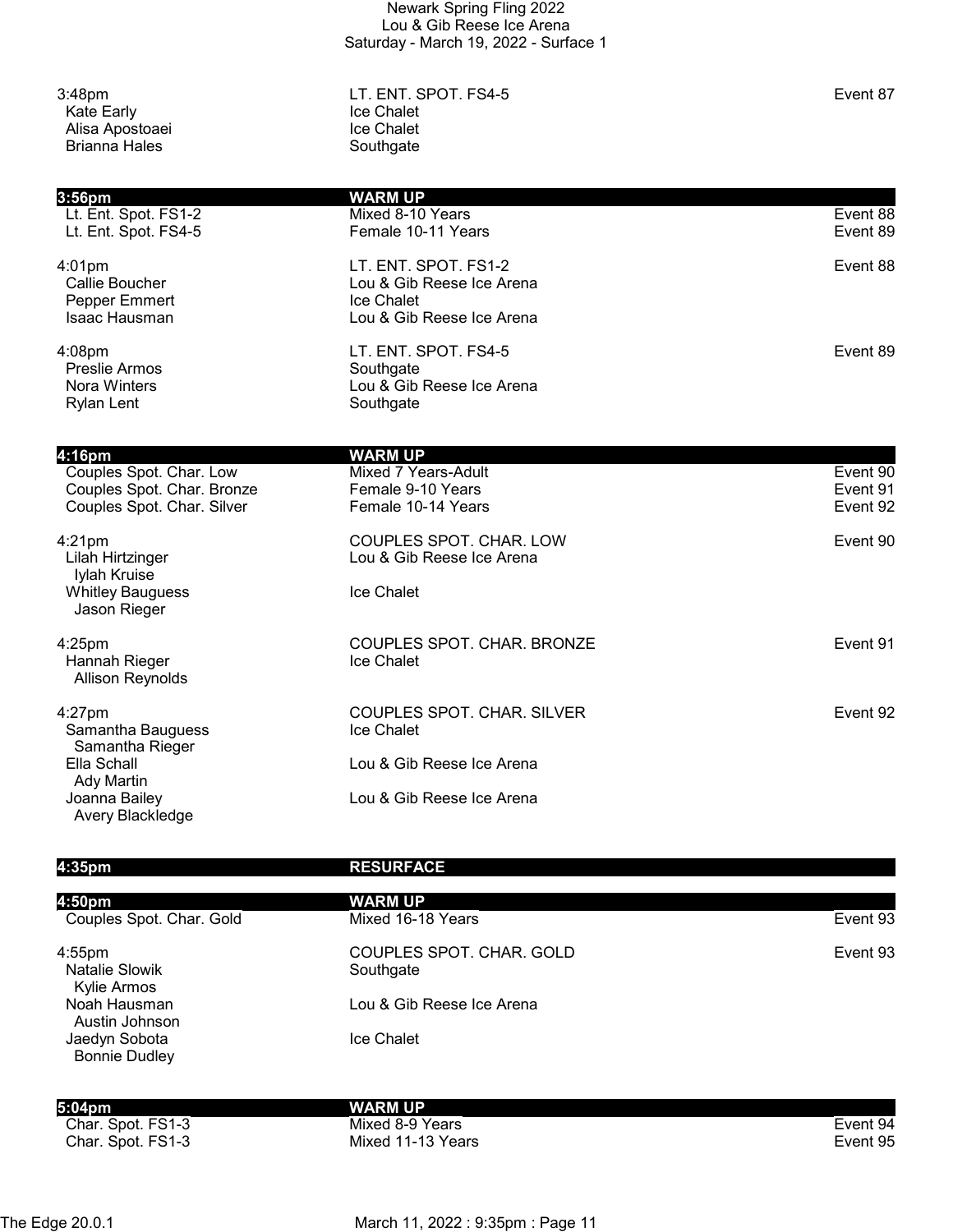|                                                                                                | Saturday - March 19, 2022 - Surface 1                                                                   |                                   |
|------------------------------------------------------------------------------------------------|---------------------------------------------------------------------------------------------------------|-----------------------------------|
| 5:09pm<br>Hannah Rieger<br><b>Isaac Hausman</b><br><b>Emily Reimer</b><br><b>Lily Mitchell</b> | CHAR. SPOT. FS1-3<br>Ice Chalet<br>Lou & Gib Reese Ice Arena<br>Lou & Gib Reese Ice Arena<br>Ice Chalet | Event 94                          |
| 5:19pm<br>Shan Chohan<br>Analeigh Roy<br>Ella Edds<br>Samantha Rieger                          | CHAR. SPOT. FS1-3<br>Ice Chalet<br>Lou & Gib Reese Ice Arena<br>Lou & Gib Reese Ice Arena<br>Ice Chalet | Event 95                          |
| 5:29pm                                                                                         | <b>WARM UP</b>                                                                                          |                                   |
| Char. Spot. FS4<br>Char. Spot. FS4-5                                                           | Mixed 10-11 Years<br>Female 12-14 Years                                                                 | Event 96<br>Event 97              |
| 5:34pm<br>Evan Goddard<br>Samantha Bauguess<br><b>Hadley Parish</b>                            | CHAR. SPOT. FS4<br>Southgate<br>Ice Chalet<br>Southgate                                                 | Event 96                          |
| 5:41pm<br>Ali Amyx<br>Caitlin Orr<br><b>Adelynn Hales</b><br>Josie Jarrett                     | CHAR. SPOT. FS4-5<br>Lou & Gib Reese Ice Arena<br>Lou & Gib Reese Ice Arena<br>Southgate<br>Ice Chalet  | Event 97                          |
| 5:51pm                                                                                         | <b>WARM UP</b>                                                                                          |                                   |
| Char. Spot. FS4-5<br>Char. Spot. FS7<br>Ex. Freestyle 8                                        | Female 16-17 Years<br>Female 18 Years<br>Male 16 Years                                                  | Event 98<br>Event 99<br>Event 100 |
| 5:56pm<br>Kylie Armos<br><b>Rosie Christy</b>                                                  | CHAR. SPOT. FS4-5<br>Southgate<br>Lou & Gib Reese Ice Arena                                             | Event 98                          |
| 6:01pm<br>Austin Johnson                                                                       | CHAR. SPOT. FS7<br>Lou & Gib Reese Ice Arena                                                            | Event 99                          |
| 6:04pm<br>Noah Hausman                                                                         | <b>EX. FREESTYLE 8</b><br>Lou & Gib Reese Ice Arena                                                     | Event 100                         |
|                                                                                                |                                                                                                         |                                   |
| 6:09pm<br>Open FS Bronze<br>Open FS Bronze                                                     | <b>WARM UP</b><br>Mixed 8-9 Years<br>Female 13-14 Years                                                 | Event 101<br>Event 102            |
| 6:14pm<br>Isaac Hausman<br>Hannah Rieger                                                       | <b>OPEN FS BRONZE</b><br>Lou & Gib Reese Ice Arena<br>Ice Chalet                                        | Event 101                         |
| 6:20pm<br>Corinne Hawkey<br>Ella Edds<br>Lillyanna Jacklet                                     | OPEN FS BRONZE<br>Ice Chalet<br>Lou & Gib Reese Ice Arena<br>Ice Chalet                                 | Event 102                         |
| 6:29pm                                                                                         | <b>WARM UP</b>                                                                                          |                                   |
| Open FS Bronze                                                                                 | Female 11-12 Years                                                                                      | Event 103                         |

Newark Spring Fling 2022 Lou & Gib Reese Ice Arena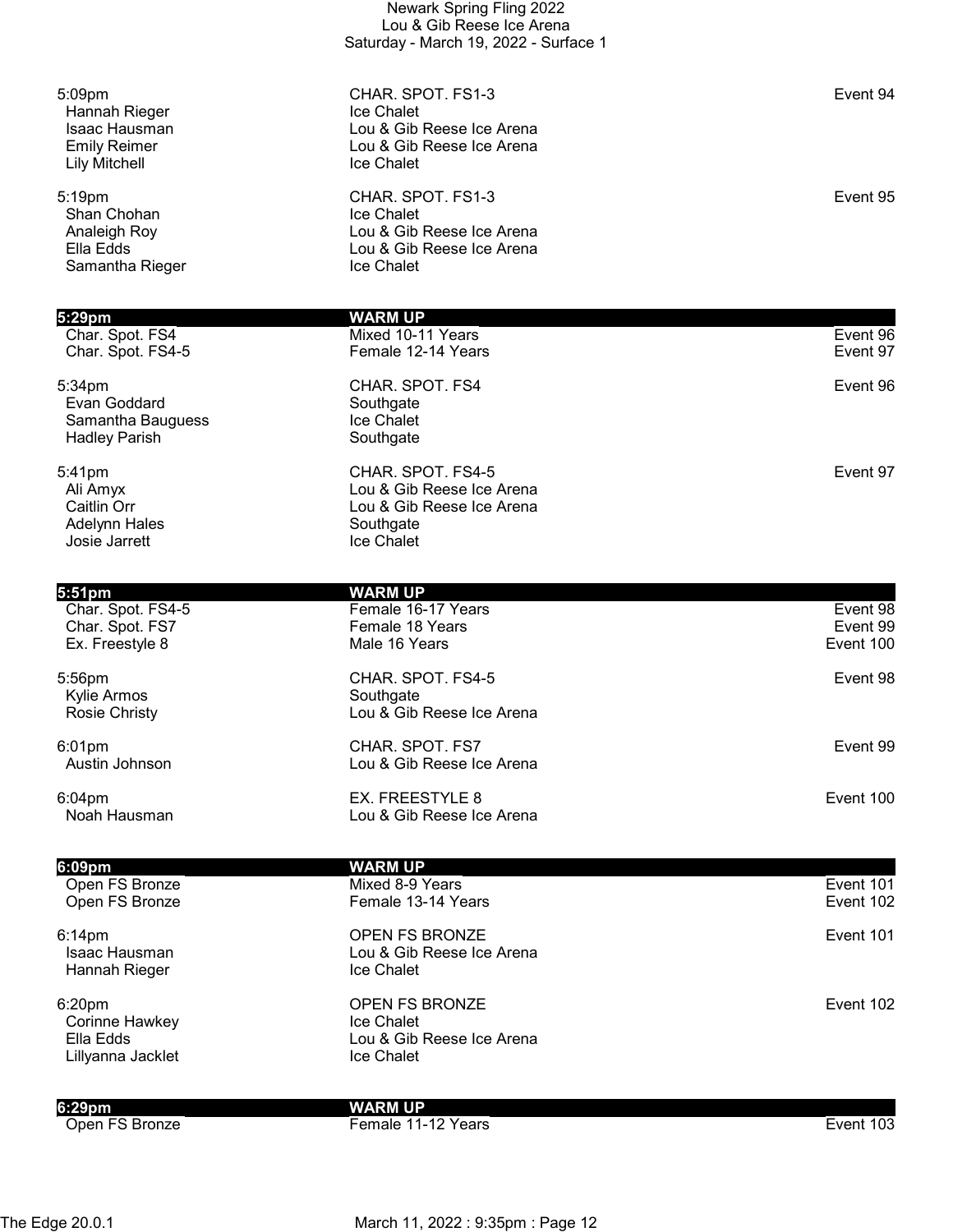| Newark Spring Fling 2022              |
|---------------------------------------|
| Lou & Gib Reese Ice Arena             |
| Saturday - March 19, 2022 - Surface 1 |

| 6:34 <sub>pm</sub>                    | <b>OPEN FS BRONZE</b>                                  | Event 103 |
|---------------------------------------|--------------------------------------------------------|-----------|
| <b>Audrey Cameron</b><br>Sarah Giffen | Lou & Gib Reese Ice Arena<br>Lou & Gib Reese Ice Arena |           |
| <b>Chandler Potts</b>                 | Lou & Gib Reese Ice Arena                              |           |
| Ady Martin<br>Analeigh Roy            | Lou & Gib Reese Ice Arena<br>Lou & Gib Reese Ice Arena |           |
| <b>Madison Flintoff</b>               | Lou & Gib Reese Ice Arena                              |           |
| 6:52 <sub>pm</sub>                    | <b>RESURFACE</b>                                       |           |

| 6:52pm                                                                                                              | <b>RESURFACE</b>                                                                                                                        |                        |
|---------------------------------------------------------------------------------------------------------------------|-----------------------------------------------------------------------------------------------------------------------------------------|------------------------|
| 7:07pm<br>Open FS Silver                                                                                            | <b>WARM UP</b><br>Mixed 10-11 Years                                                                                                     | Event 104              |
| $7:12$ pm<br><b>Rylan Lent</b><br>Nora Winters<br>Preslie Armos<br>Samantha Bauguess<br>Ella Schall<br>Evan Goddard | <b>OPEN FS SILVER</b><br>Southgate<br>Lou & Gib Reese Ice Arena<br>Southgate<br>Ice Chalet<br>Lou & Gib Reese Ice Arena<br>Southgate    | Event 104              |
| 7:30pm<br>Open FS Silver                                                                                            | <b>WARM UP</b><br>Female 13 Years                                                                                                       | Event 105              |
| 7:35pm<br><b>Alex Gowans</b><br>Abigail Partin<br>Hannah Hausman<br>Megan Reimer                                    | OPEN FS SILVER<br>Lou & Gib Reese Ice Arena<br>Southgate<br>Lou & Gib Reese Ice Arena<br>Lou & Gib Reese Ice Arena                      | Event 105              |
| 7:47pm<br>Open FS Silver                                                                                            | <b>WARM UP</b><br>Female 14-15 Years                                                                                                    | Event 106              |
| 7:52pm<br>Katelyn Koklich<br><b>Adelynn Hales</b><br><b>Emily Higgins</b><br>Grace Graham<br>Joanna Bailey          | <b>OPEN FS SILVER</b><br>Lou & Gib Reese Ice Arena<br>Southgate<br>Lou & Gib Reese Ice Arena<br>Ice Chalet<br>Lou & Gib Reese Ice Arena | Event 106              |
| 8:07pm                                                                                                              | <b>WARM UP</b>                                                                                                                          |                        |
| Open FS Silver<br>Open FS Gold Short                                                                                | Mixed 16-18 Years<br>Female 16-18 Years                                                                                                 | Event 107<br>Event 108 |
| 8:12pm<br><b>Brianna Hales</b>                                                                                      | OPEN FS SILVER<br>Southgate                                                                                                             | Event 107              |

8:12pm<br>Brianna Hales<br>Antony Goldenberg Charlet Geiger<br>
Josie Hamby<br>
Josie Hamby<br>
Lou & Gib Reese Ice Arena<br>
Ice Chalet Josie Hamby

8:24pm OPEN FS GOLD SHORT Event 108 Natalie Slowik **Southgate** Southgate

Open FS Gold Mixed 16-18 Years Event 110

8:30pm WARM UP Open FS Gold Female 16-18 Years Event 109

Lou & Gib Reese Ice Arena

Lou & Gib Reese Ice Arena

The Edge 20.0.1 March 11, 2022 : 9:35pm : Page 13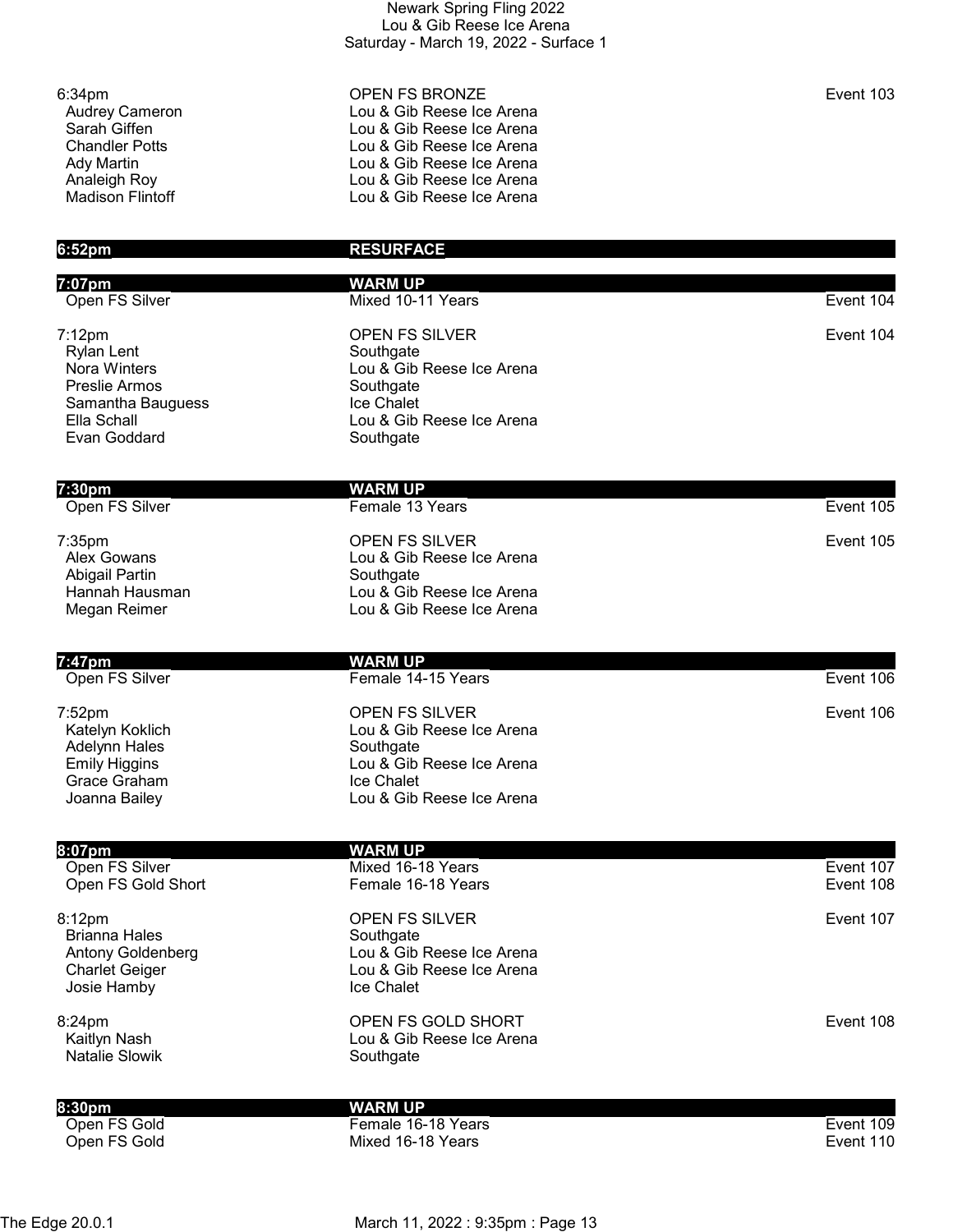| Newark Spring Fling 2022              |
|---------------------------------------|
| Lou & Gib Reese Ice Arena             |
| Saturday - March 19, 2022 - Surface 1 |

| 8:35pm         | OPEN FS GOLD              | Event 109 |
|----------------|---------------------------|-----------|
| Chloe Scott    | Southgate                 |           |
| Isabela Miller | Ice Chalet                |           |
| Abbey Bagent   | Lou & Gib Reese Ice Arena |           |
| Lena Hales     | Southgate                 |           |

8:51pm OPEN FS GOLD Event 110 Noah Hausman **Noah Hausman** Lou & Gib Reese Ice Arena<br>Austin Johnson **Lou & Gib Reese Ice Arena** Lou & Gib Reese Ice Arena

# 8:59pm RESURFACE

# 9:14pm WARM UP<br>Ensemble

## 9:19pm ENSEMBLE Event 111 Happily Never After **Chiller Easton**<br>
Southgate Team Southgate Southgate Team<br>Mary Poppins Mary Poppins<br>
Snow White's Crew
Snow White's Crew
Book Come Lou & Gib Reese Ice Arena

# 9:35pm END OF DAYS EVENTS

Lou & Gib Reese Ice Arena

Ensemble Event 111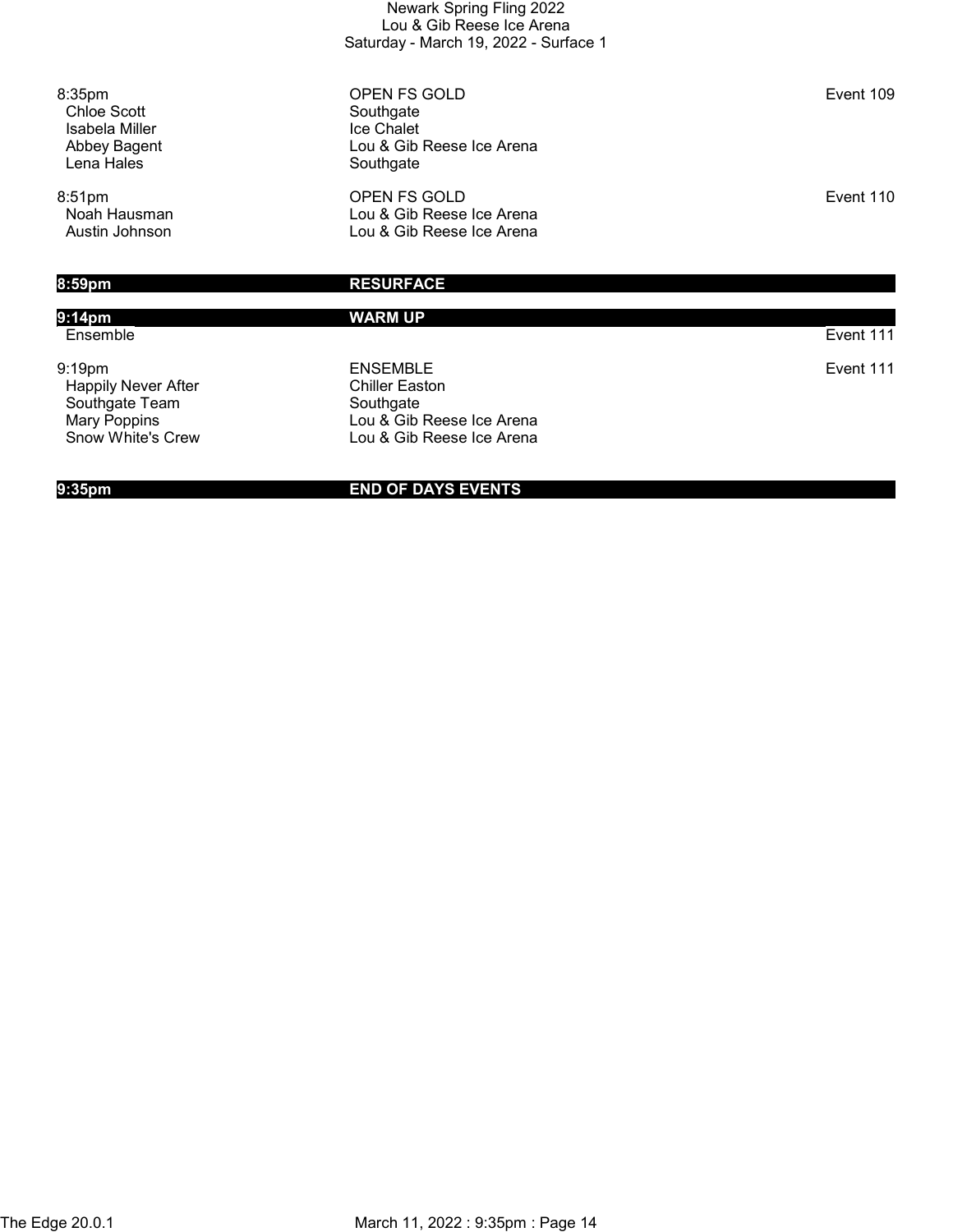| 8:00am                                                                                                | <b>WARM UP</b>                                                                         |                        |
|-------------------------------------------------------------------------------------------------------|----------------------------------------------------------------------------------------|------------------------|
| Sync. Form.                                                                                           | Jr. Youth-Youth                                                                        | Event 112              |
| 8:00am<br>Arctic Snowflakes (Greatest Showman)<br>Chiller Synchro (Denise's Team)                     | SYNC. FORM.<br>Lou & Gib Reese Ice Arena<br><b>Chiller Easton</b>                      | Event 112              |
| 8:13am                                                                                                | <b>WARM UP</b>                                                                         |                        |
| Sync. Advance Form.                                                                                   | Sr. Youth                                                                              | Event 113              |
| 8:13am<br>Chiller Synchro (Shelby's Team)<br>Arctic Snowflakes (Pirate)                               | SYNC. ADVANCE FORM.<br><b>Chiller Easton</b><br>Lou & Gib Reese Ice Arena              | Event 113              |
| 8:26am                                                                                                | <b>WARM UP</b>                                                                         |                        |
| Sync. Skate                                                                                           | Teen                                                                                   | Event 114              |
| 8:26am<br>Chiller Synchro (Mellissa's Team)<br>Arctic Snowflakes (Swing)<br><b>RU Revolution/Teen</b> | <b>SYNC. SKATE</b><br><b>Chiller Easton</b><br>Lou & Gib Reese Ice Arena<br>Ice Chalet | Event 114              |
| 8:41am                                                                                                | <b>ON-ICE AWARDS</b>                                                                   |                        |
| 8:46am                                                                                                | <b>RESURFACE</b>                                                                       |                        |
| 9:16am                                                                                                | <b>WARM UP</b>                                                                         |                        |
| Sync. Form.                                                                                           | Adult                                                                                  | Event 115              |
| 9:16am<br><b>Arctic Snowflakes Adult</b><br>Chiller Synchro (Adult Team)                              | SYNC. FORM.<br>Lou & Gib Reese Ice Arena<br><b>Chiller Easton</b>                      | Event 115              |
| 9:29am                                                                                                | <b>WARM UP</b>                                                                         |                        |
| Sync. Skate                                                                                           | Sr. Youth                                                                              | Event 116              |
| 9:29am<br>Arctic Snowflakes (Warrior)<br><b>RU Revolution/Sr. Youth</b>                               | <b>SYNC, SKATE</b><br>Lou & Gib Reese Ice Arena<br><b>Ice Chalet</b>                   | Event 116              |
| 9:39am                                                                                                | <b>WARM UP</b>                                                                         |                        |
| Sync. Advance Form.                                                                                   | Youth                                                                                  | Event 117              |
| 9:39am<br><b>RU Revolution/Youth</b><br>Arctic Snowflakes (Rock n' Roll)                              | SYNC. ADVANCE FORM.<br>Ice Chalet<br>Lou & Gib Reese Ice Arena                         | Event 117              |
| 9:52am                                                                                                | <b>ON-ICE AWARDS</b>                                                                   |                        |
| 9:57am                                                                                                | <b>RESURFACE</b>                                                                       |                        |
| 10:12am                                                                                               | <b>WARM UP</b>                                                                         |                        |
| Footwork 2<br>Footwork 4                                                                              | Female 11 Years<br>Female 10-11 Years                                                  | Event 118<br>Event 119 |
| Footwork 4-5                                                                                          | Female 13-14 Years                                                                     | Event 120              |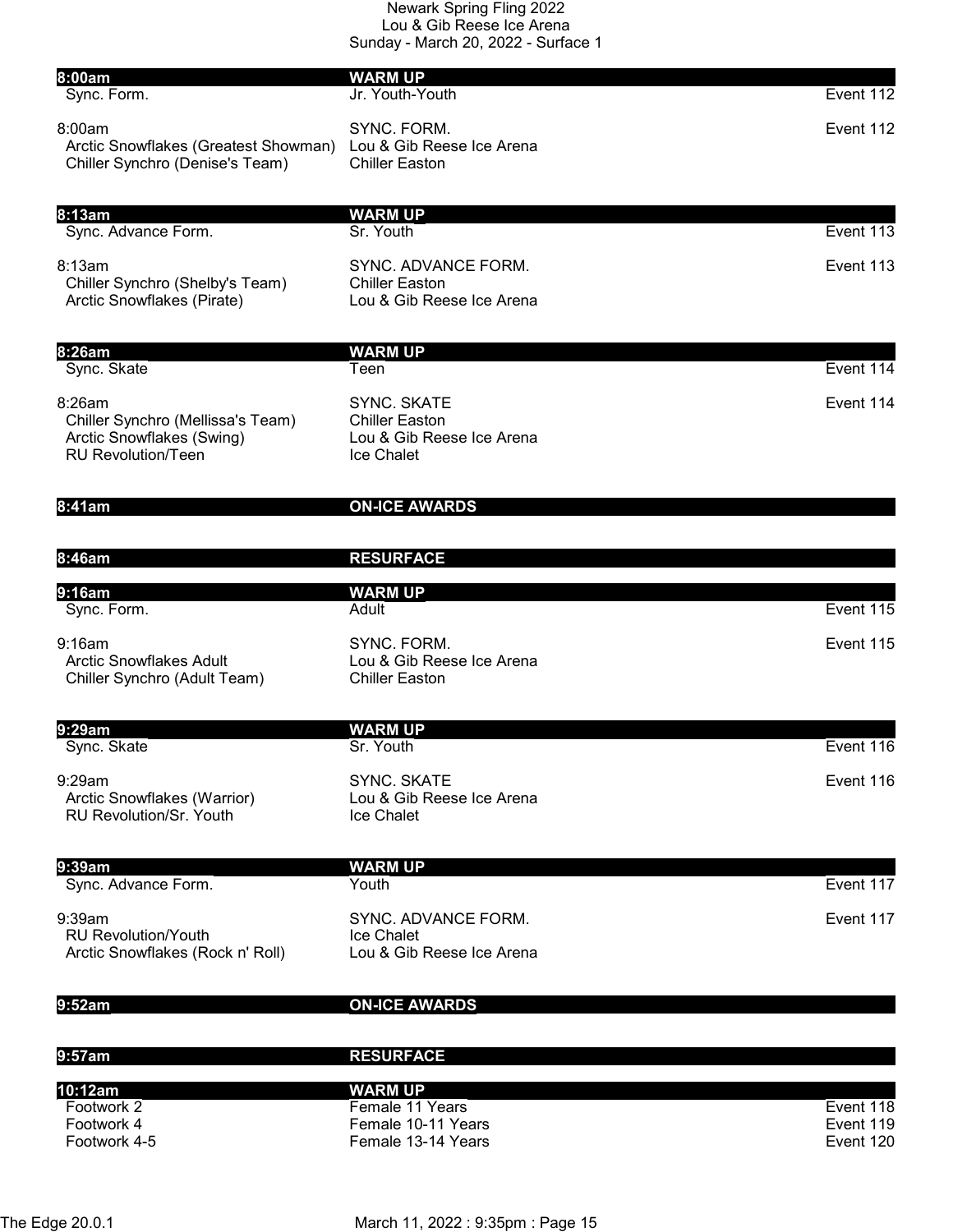| 10:29am                               | WARM UP<br>E. 4 0 4 7 M                                | $\Gamma$ $\Gamma$ 404 |
|---------------------------------------|--------------------------------------------------------|-----------------------|
|                                       |                                                        |                       |
| Alex Gowans                           | Lou & Gib Reese Ice Arena                              |                       |
| Joanna Bailey<br><b>Emily Higgins</b> | Lou & Gib Reese Ice Arena                              |                       |
| Ali Amyx                              | Lou & Gib Reese Ice Arena<br>Lou & Gib Reese Ice Arena |                       |
| Hannah Hausman                        | Lou & Gib Reese Ice Arena                              |                       |
| $10:20$ am                            | FOOTWORK 4-5                                           | Event 120             |
| Samantha Bauguess                     | Ice Chalet                                             |                       |
| Ella Schall                           | Lou & Gib Reese Ice Arena                              |                       |
| 10:16am                               | <b>FOOTWORK4</b>                                       | Event 119             |
|                                       |                                                        |                       |
| Sarah Giffen                          | Lou & Gib Reese Ice Arena                              |                       |
| 10:15am                               | FOOTWORK 2                                             | Event 118             |
|                                       |                                                        |                       |
|                                       | Sunday - March 20, 2022 - Surface 1                    |                       |
|                                       | Lou & Gib Reese Ice Arena                              |                       |

Newark Spring Fling 2022

| Footwork 4-5                                                                                | Female 16-17 Years                                                 | Event 121 |
|---------------------------------------------------------------------------------------------|--------------------------------------------------------------------|-----------|
| Footwork 6-7                                                                                | Female 14-16 Years                                                 | Event 122 |
| 10:32am<br><b>Rosie Christy</b><br>Kylie Armos                                              | FOOTWORK 4-5<br>Lou & Gib Reese Ice Arena<br>Southgate             | Event 121 |
| $10:36$ am<br><b>Riley Marchand</b><br>Isabela Miller<br><b>Natalie Slowik</b><br>Sora Imai | FOOTWORK 6-7<br>Southgate<br>Ice Chalet<br>Southgate<br>Ice Chalet | Event 122 |

| 10:43am                                                                                           | <b>WARM UP</b>                                                                                              |                                                      |
|---------------------------------------------------------------------------------------------------|-------------------------------------------------------------------------------------------------------------|------------------------------------------------------|
| Footwork 7-Gold                                                                                   | Female 17-18 Years                                                                                          | Event 123                                            |
| Footwork 9                                                                                        | Female 18 Years                                                                                             | Event 124                                            |
| $10:46$ am<br><b>Bonnie Dudley</b><br>Kaitlyn Nash<br><b>Chloe Scott</b><br><b>Charlet Geiger</b> | <b>FOOTWORK 7-GOLD</b><br>Ice Chalet<br>Lou & Gib Reese Ice Arena<br>Southgate<br>Lou & Gib Reese Ice Arena | Event 123                                            |
| 10:54am<br>Abbey Bagent                                                                           | FOOTWORK9<br>Lou & Gib Reese Ice Arena                                                                      | Event 124                                            |
| 10:55am<br>$\sim$ $\sim$                                                                          | WARM UP                                                                                                     | $\overline{\phantom{0}}$<br>$\overline{\phantom{a}}$ |

| ιιν. συαι ιι                                           | WAND YE                                       |           |
|--------------------------------------------------------|-----------------------------------------------|-----------|
| Couples Spot. Drama Bronze                             | Female 25 Years-Adult                         | Event 125 |
| 11:00am<br>Celeste Prince<br><b>Breanne Reamsnider</b> | COUPLES SPOT, DRAMA BRONZE<br>Chiller Easton. | Event 125 |

| 11:03am                                 | <b>WARM UP</b>                              |           |
|-----------------------------------------|---------------------------------------------|-----------|
| Artistic FS1-3                          | Female 9-11 Years                           | Event 126 |
| Artistic FS1-2                          | Female 14-18 Years                          | Event 127 |
| <b>Artistic FS3</b>                     | Female 14-16 Years                          | Event 128 |
| 11:08am<br><b>Madison Flintoff</b>      | ARTISTIC FS1-3<br>Lou & Gib Reese Ice Arena | Event 126 |
| <b>Lily Mitchell</b><br>Samantha Rieger | Ice Chalet<br><b>Ice Chalet</b>             |           |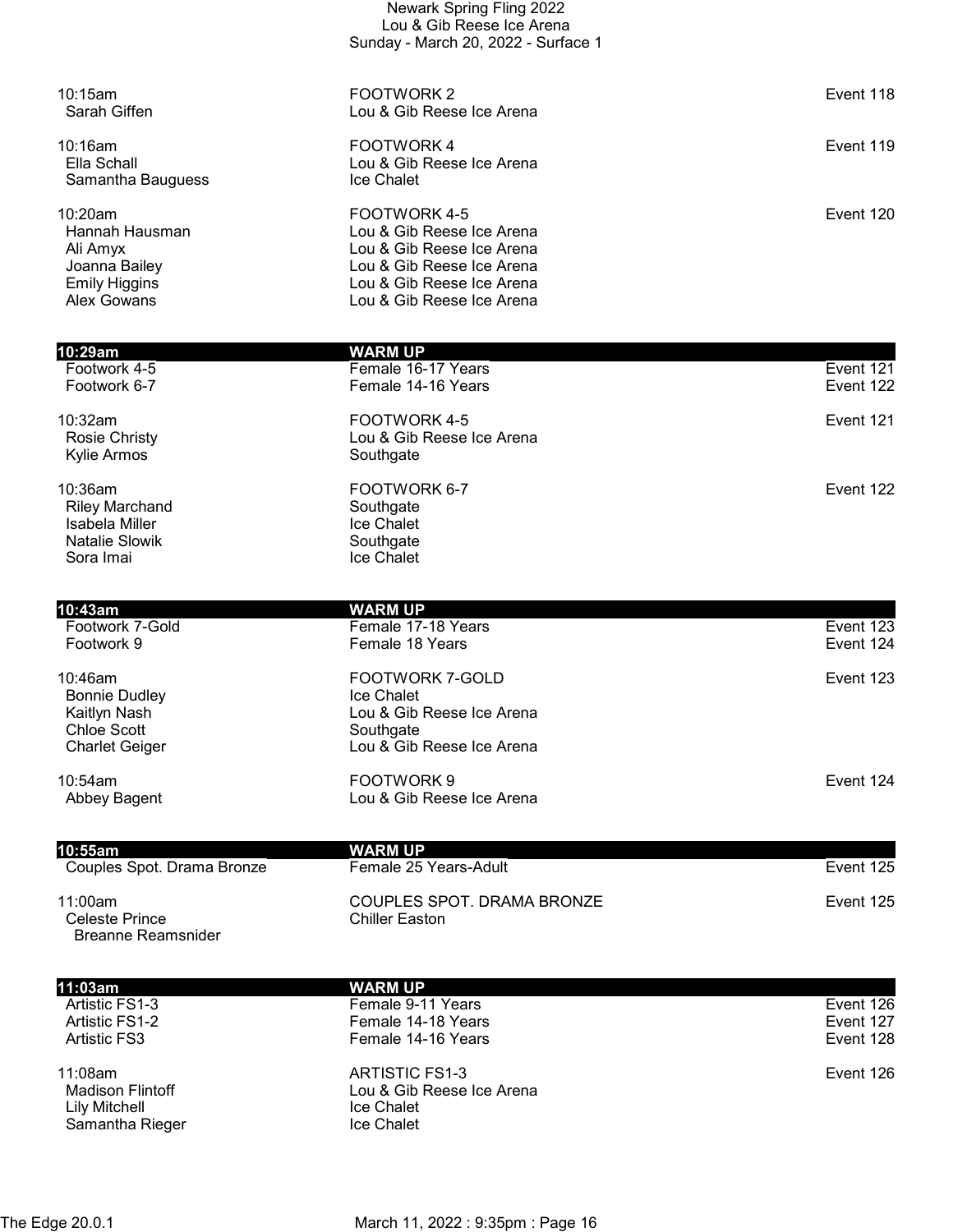| 11:15am<br><b>Josie Swartz</b><br><b>Rachil McAllister</b> | <b>ARTISTIC FS1-2</b><br>Lou & Gib Reese Ice Arena<br>Ice Chalet | Event 127              |
|------------------------------------------------------------|------------------------------------------------------------------|------------------------|
| 11:20am<br>Lillyanna Jacklet<br>Reagan Murphy              | <b>ARTISTIC FS3</b><br>Ice Chalet<br>Ice Chalet                  | Event 128              |
| 11:25am                                                    | <b>WARM UP</b>                                                   |                        |
| Artistic FS4                                               | Female 10-11 Years                                               | Event 129              |
| Artistic FS4-5                                             | Female 13-14 Years                                               | Event 130              |
| <b>Artistic FS4</b>                                        | Female 16 Years<br>Female 18-20 Years                            | Event 131<br>Event 132 |
| <b>Artistic FS4</b>                                        |                                                                  |                        |
| 11:30am                                                    | <b>ARTISTIC FS4</b>                                              | Event 129              |
| Samantha Bauguess                                          | Ice Chalet                                                       |                        |
| Madeleine Darby                                            | Ice Chalet                                                       |                        |
| 11:35am                                                    | <b>ARTISTIC FS4-5</b>                                            | Event 130              |
| Avery Blackledge                                           | Lou & Gib Reese Ice Arena                                        |                        |
| Alex Gowans                                                | Lou & Gib Reese Ice Arena                                        |                        |
| <b>Emily Higgins</b>                                       | Lou & Gib Reese Ice Arena                                        |                        |
| Hannah Hausman                                             | Lou & Gib Reese Ice Arena                                        |                        |
| 11:45am                                                    | <b>ARTISTIC FS4</b>                                              | Event 131              |
| Hannah Benson                                              | Ice Chalet                                                       |                        |
| <b>Rosie Christy</b>                                       | Lou & Gib Reese Ice Arena                                        |                        |
| 11:50am                                                    | <b>ARTISTIC FS4</b>                                              | Event 132              |
| Josie Hamby                                                | Ice Chalet                                                       |                        |
| Isabella Birman                                            | Southgate                                                        |                        |
|                                                            |                                                                  |                        |
| 11:55am                                                    | <b>WARM UP</b>                                                   |                        |
| Artistic FS6-7                                             | Mixed 14-16 Years                                                | Event 133              |
| Artistic FS6-7                                             | Mixed 18-20 Years                                                | Event 134              |
| 12:00pm                                                    | <b>ARTISTIC FS6-7</b>                                            | Event 133              |
| Aevry Coffman                                              | Southgate                                                        |                        |
| Isabela Miller                                             | Ice Chalet                                                       |                        |
| <b>Natalie Slowik</b>                                      | Southgate                                                        |                        |
| Noah Hausman                                               | Lou & Gib Reese Ice Arena                                        |                        |
| Sora Imai                                                  | Ice Chalet                                                       |                        |
| 12:15pm                                                    | <b>ARTISTIC FS6-7</b>                                            | Event 134              |
| Kaitlyn Nash                                               | Lou & Gib Reese Ice Arena                                        |                        |
| Abbey Bagent                                               | Lou & Gib Reese Ice Arena                                        |                        |
| Jaedyn Sobota                                              | Ice Chalet                                                       |                        |
| Jeshua Jacklet<br><b>Shannon Davis</b>                     | Ice Chalet<br>Ice Chalet                                         |                        |
|                                                            |                                                                  |                        |
|                                                            |                                                                  |                        |
| 12:30pm                                                    | <b>RESURFACE</b>                                                 |                        |

| 12:45pm           | <b>WARM UP</b>                     |           |
|-------------------|------------------------------------|-----------|
| Drama Spot. FS3   | Female 11-14 Years                 | Event 135 |
| Drama Spot. FS4   | Female 13 Years                    | Event 136 |
| Drama Spot. FS5   | Female 16-17 Years                 | Event 137 |
| 12:50pm           | DRAMA SPOT. FS3                    | Event 135 |
| Karina Liskooka   | Skating Club of Greater Youngstown |           |
| Lillyanna Jacklet | Ice Chalet                         |           |
|                   |                                    |           |
|                   |                                    |           |

The Edge 20.0.1 March 11, 2022 : 9:35pm : Page 17